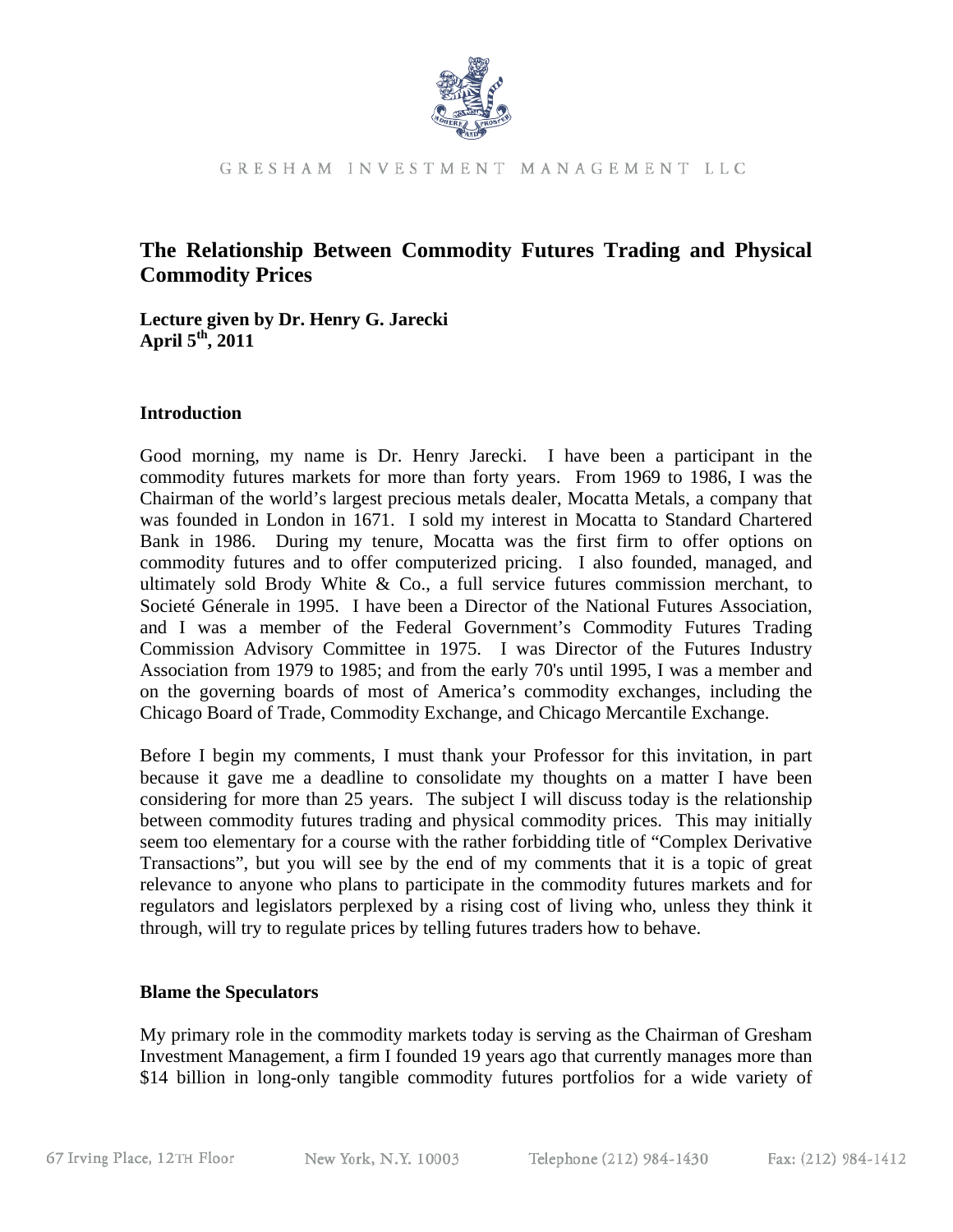institutional and high net worth investors. More than half of our clients invest in a strategy we call the Tangible Asset Program, or TAP, which I developed more than 25 years ago as a way to include commodities in my own investment portfolio. One of the reasons we have been so successful at raising money for our various investment programs is the increasing recognition of the benefits of including strategies such as TAP in a portfolio of financial assets. These benefits include: reduced volatility, smaller drawdowns in times of market stress, and a hedge against increases in inflation. All three of these features help to allay the investor's greatest fear—the risk of ruin. The importance of portfolio diversification is, of course, well known, but inflation hedging is of particular concern to investors today because of the vast amount of money that has been printed across the globe to fund first the trillions the world's wars have cost and now to fund massive stimulus packages.

Gresham's success is not unique. Long-only commodity futures investment has risen from less than \$5 billion in 2000 to more than \$375 billion today<sup>1</sup>. Some of this increase took place during a historic bull market in physical commodity prices, which was capped by \$147 a barrel crude oil and \$4 per gallon gas in the U.S. during 2008. These unprecedented prices were a watershed event, and many of the Americans who suffered from them complained vociferously to their elected representatives. Unsurprisingly, the response from Washington was shaped by political expedience rather than truth or logic. The fact is that the run up in energy prices was caused by fundamental factors such as the increasing global demand for energy, the uncertainty of its future supply, and perhaps—agreements made with each other by producers. But in the face of high demand and limited supply, the only way to bring prices down is to find new reserves, develop alternative sources of energy, or decrease demand. And, as every politician knows, telling your constituency that they should drive less or buy electric cars is a quick ticket out of DC. So, instead of relying on the inconvenient truth, politicians trotted out an age-old scapegoat to blame for high commodity prices: the speculator. But this time they introduced a new variant called the "index speculator", and they claimed that it was vast sums of commodity index investment money flowing into the futures markets that caused physical prices to rise.

This accusation captured the attention of the media and the imagination of the American public, and it led to public hearings and threats to outlaw institutional investment in commodities. Newly minted "experts" claimed to have found a smoking gun that proved that futures buying by commodity investors caused physical commodity price increases. Such claims were readily accepted by the general public because they conformed to their notion of how all markets operate: buying must increase prices - even though, in this case, the buying took place in a derivatives market, one in which each person who bets that the price of a given commodity will go up is matched by someone who bets that its price will go down.

 $\overline{a}$ 

<sup>&</sup>lt;sup>1</sup> Barclays Capital. The Commodity Investor: Shock of the East. London, England: Barclays Capital, February 2011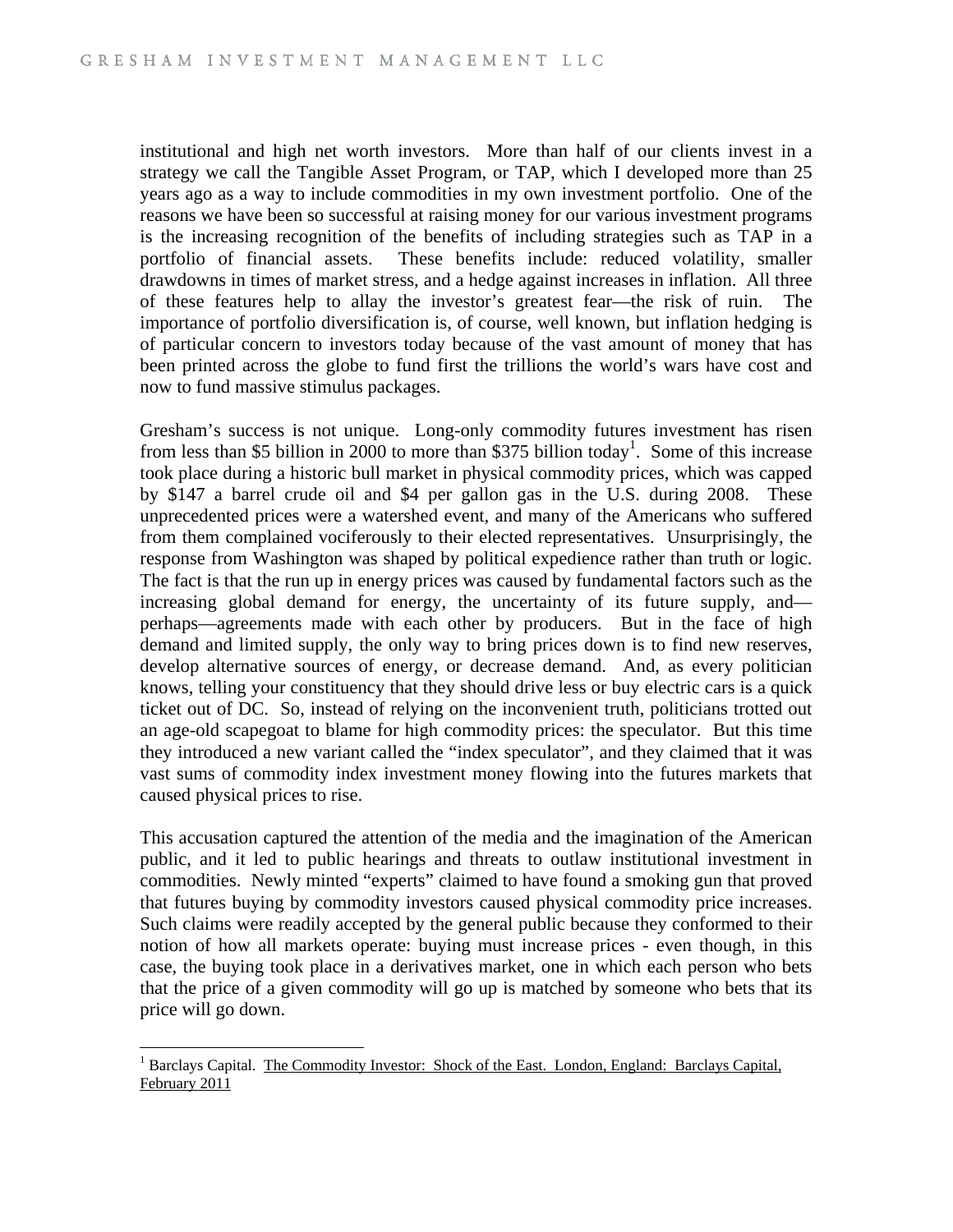But there was another important group decrying the actions of commodity index investors - the commercial hedgers who blamed investors for making the commodity markets less useful for certain hedging activities. For most commodity producers, high prices are not a bad thing – farmers, of course, are always happy to get more for their crops. But for intermediaries such as grain elevator operators, who buy crops from farmers before they are harvested and sell futures to protect themselves in case prices fall, high prices and volatility can make hedging much more difficult and lead to crippling margin calls. This is, of course, a valid concern, because farmers—who recognize that they can't tolerate the margin calls if prices rise—rely on elevators to whom they can sell their crops forward without a margin obligation. If the elevators cannot use the futures markets to hedge their exposure, they will have to offer farmers lower prices for their anticipated production. This will make farming, an already often unprofitable business, even more unprofitable and this would lead to reduced production and higher prices for consumers.

Unfortunately, as you will see, the very real problem that high prices and volatility present to commercial hedgers is not due to the actions of commodity investors, and is best tackled by government intervention in the form of programs such as federallymanaged production insurance for farmers and/or margin financing programs for grain elevator operators.

### **Financial "Reform"**

At the same time that commodity index investors were being blamed for causing high prices for consumers and effectively ruining the commercial risk transfer mechanism of the futures markets, there were numerous studies released by reputable economists that were unable to find any evidence of a link between the actions of commodity index investors on the one hand, and price movements of either physical commodities or commodity futures on the other. Unfortunately, this did little to impede the politicians' calling for a ban, or at least a curb, on commodity investment.

But before this movement was able get too far, the financial crisis came along and took care of high commodity prices in short order. This shifted Washington's focus away from price control and put it instead on increasing the oversight and regulation of the derivatives markets. In 2009, Gary Gensler was appointed by President Obama as Chairman of the Commodity Futures Tracing Commission (CFTC), and Chairman Gensler made it clear from day one that he believed he had a mandate to end what he called "excessive" speculation in the futures markets, which was now blamed for not only causing high prices, but for the market's low prices collapse as well. He worked with Congress to help formulate many of the provisions in the Dodd-Frank financial reform bill, often with the goal of reducing what he called "excessive" speculation and preventing market "overconcentration," two terms neither he nor the Congress had defined. As part of this effort, he strengthened the reporting requirements of futures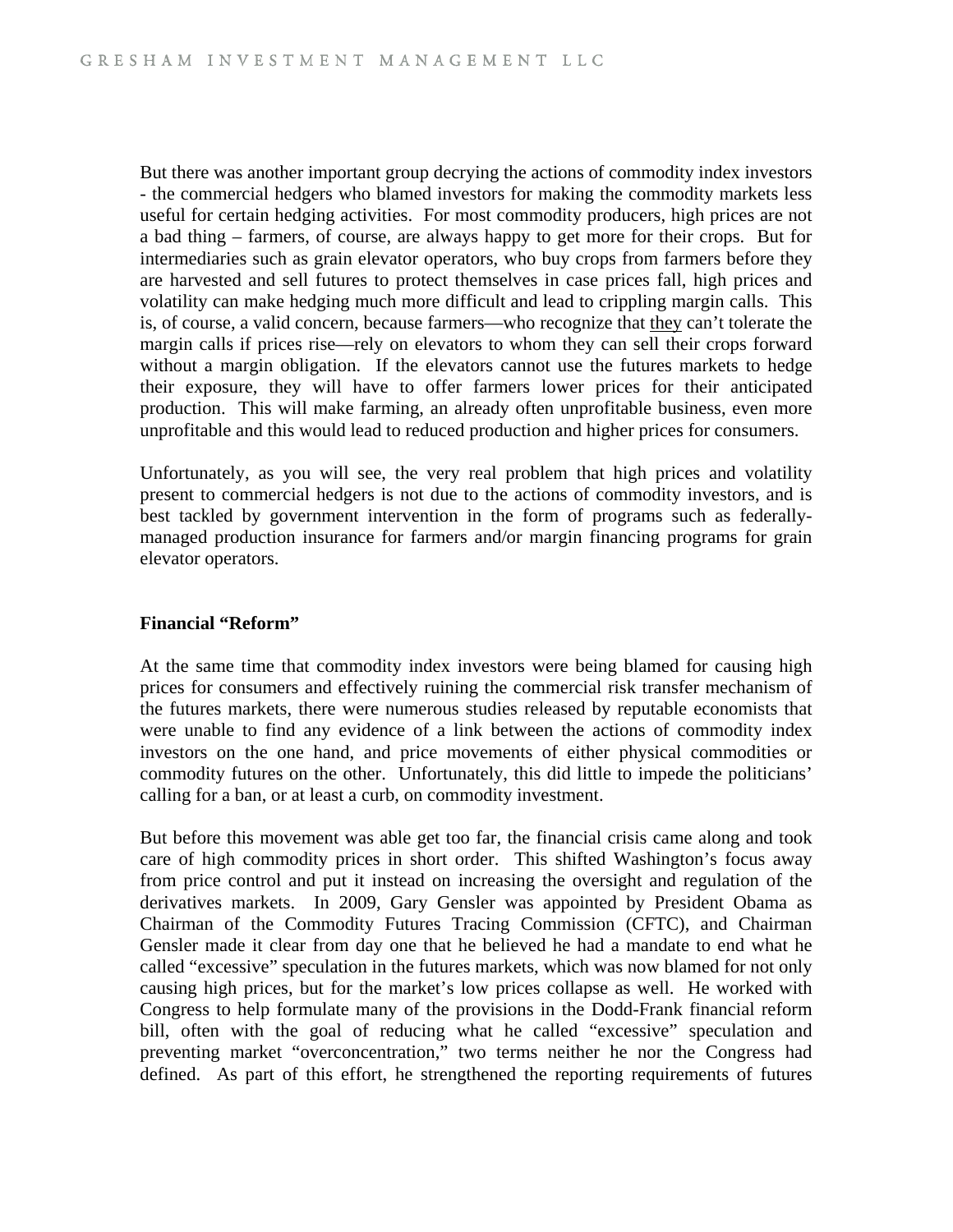market participants. And one of his reasons for doing so was his hope that this would uncover a connection between commodity investment flows and physical commodity prices, as such evidence would make it easier for the CFTC to support its proposed reforms.

But no matter how rigorous the data collections became, or how finely the data were parsed, no connection between futures purchases by commodity investors and increases in physical prices was uncovered, not even under a newly-appointed Chief Economist when the skeptical Dr. Jeffrey Harris resigned. Unfortunately, this, too, did little to reduce the regulatory fervor, and today we await the imposition of new regulations mandated by the Dodd-Frank financial reform bill. These rules include federally mandated limits on the number of futures contracts any individual or -- irrationally - their adviser can own or control, and, in some markets, these limits threaten the speculative liquidity that will be available to commercial hedgers. This will ultimately impair these markets' primary function, the transfer of risk from commercial hedgers to speculators. The new rules may also force commodity investors out of the futures markets and lead them instead to buy and hold physical commodities to gain their desired investment exposure. Since many institutional commodity investors do not employ leverage even when using futures, they have all the money they need to purchase and stockpile such readily storable commodities as: Crude Oil, Copper, Gold, etc. This would inevitably lead to supply constraints and could lead to higher prices and the paradox of rules creating the very situation they were drafted to prevent.

An entire course could be devoted to the new regulations and their possible impact on the markets, but the vast majority of these changes are currently still in proposal form, so any discussion of the ramifications of their imposition would at this point be no more than pure conjecture. So, today I will focus on one of the primary drivers behind the call for reform: the idea that buying futures increases physical commodity prices; and its corollary: that limiting speculation or imposing position limits can control prices. In my comments, I will present the evidence, such as it is, that has been adduced to support this notion. I will go on to show the fallacies in these data and present several studies which show that futures trading has little or no immediate impact on physical prices (and in any case no impact beyond a few hours or days). But these studies are, at best, an exercise in proving a negative, so I will end by elaborating on the relationship between futures trading and the prices of underlying physical commodities to prove that this relationship makes it impossible for futures trading alone, in the absence of physical commodity purchases, to exert any more than a transient influence on physical prices. You will also see that sharp changes in food and energy prices—though painful—are quite natural and, more important, come to understand the error in thinking that regulation of the futures market can be effectively used to control physical commodity prices.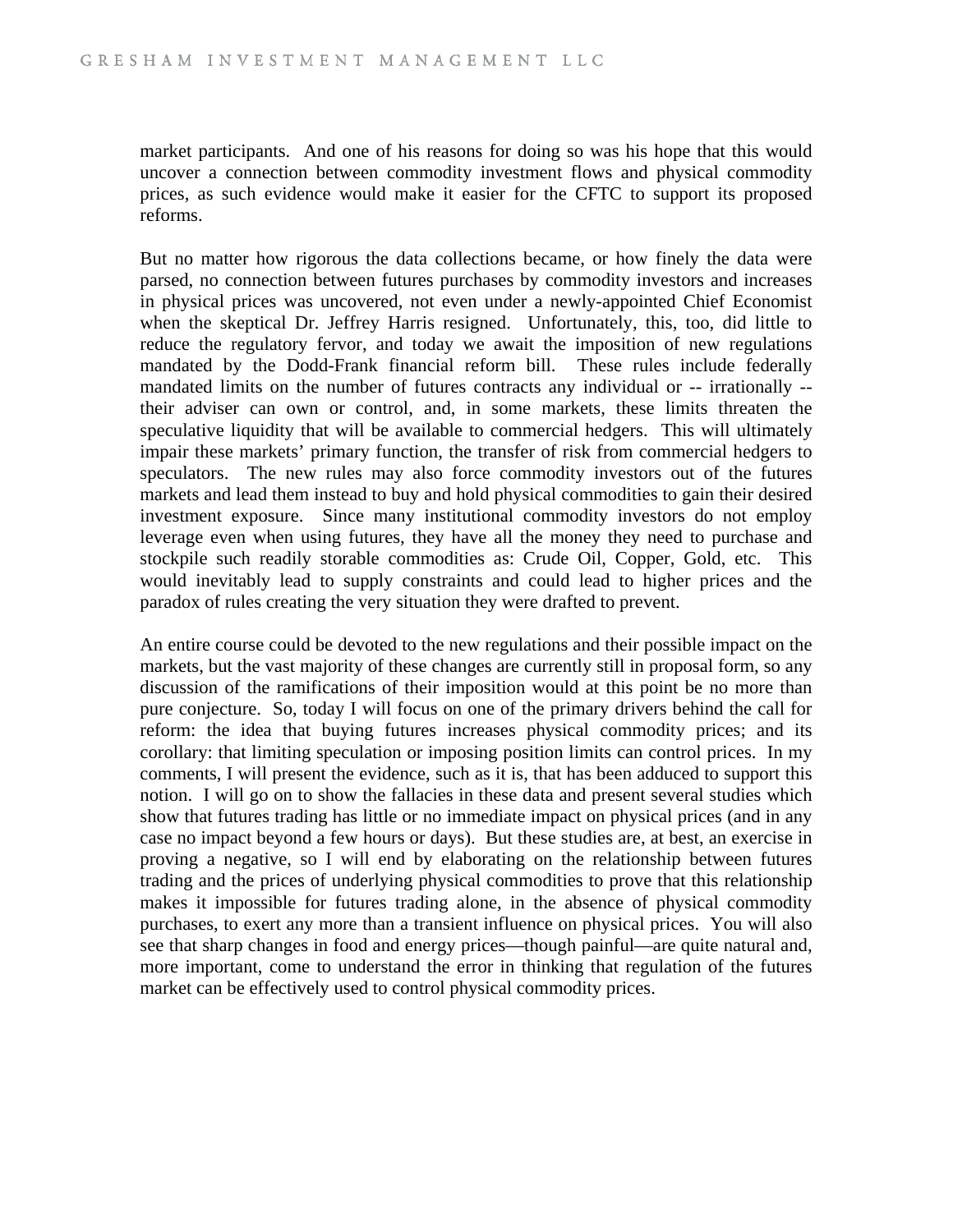### **Speculation vs. Investment**

First off, let me say that I don't believe that the long only diversified commodity futures that my firm, Gresham, does for its clients is speculation. Our process satisfies none of the criteria of speculation.

- For instance, **we do not select which commodities to buy** for our clients based on our belief that they will go up.
- Our **clients don't try to pick an optimal time** to come into the market when they invest.
- **We don't advise or encourage our clients to go long or short in relationship to price changes**.
- Our records show **no correlation at all between entry or exit at the beginning or end of a broad market increase or decline** (I might mention in this context that even from July 2008 to March 2009, when the broad commodity market's price level declined the most it had in 80 years, only one of our over 1,000 customers closed out his account, and that was with a portfolio value far under 1% of all our clients' positions, taken together.
- Instead of all this, **we give our clients exposure to a broadly diversified 30 commodity basket of commodity futures contracts** that we select systematically and transparently, according to their global production and trade values and the liquidity of their associated futures contracts.
- We recalibrate this portfolio only once a year—every January and thus obviously not in relation to any short-term wisdom.
- There is **nothing secret or undisclosed** about our allocations; each January, when we have made the allocation decisions that will govern the year ahead, we publish our allocations for all the world to see.
- **We do not employ leverage** in any of our programs, nor do we enable our clients to do so. That is to say, we require our clients to deposit with us 100% of the notional value of the futures positions we buy for them.

Even though I believe it is infinitely more accurate to call what Gresham does for its clients "investment," we are, despite my protest, classified by the CFTC as speculators. This is because, according to the categories available to us in the reports we fill out for the Commission each week, any market participant that does not use futures to hedge commercial exposure to price movements in a physical commodity is a speculator. My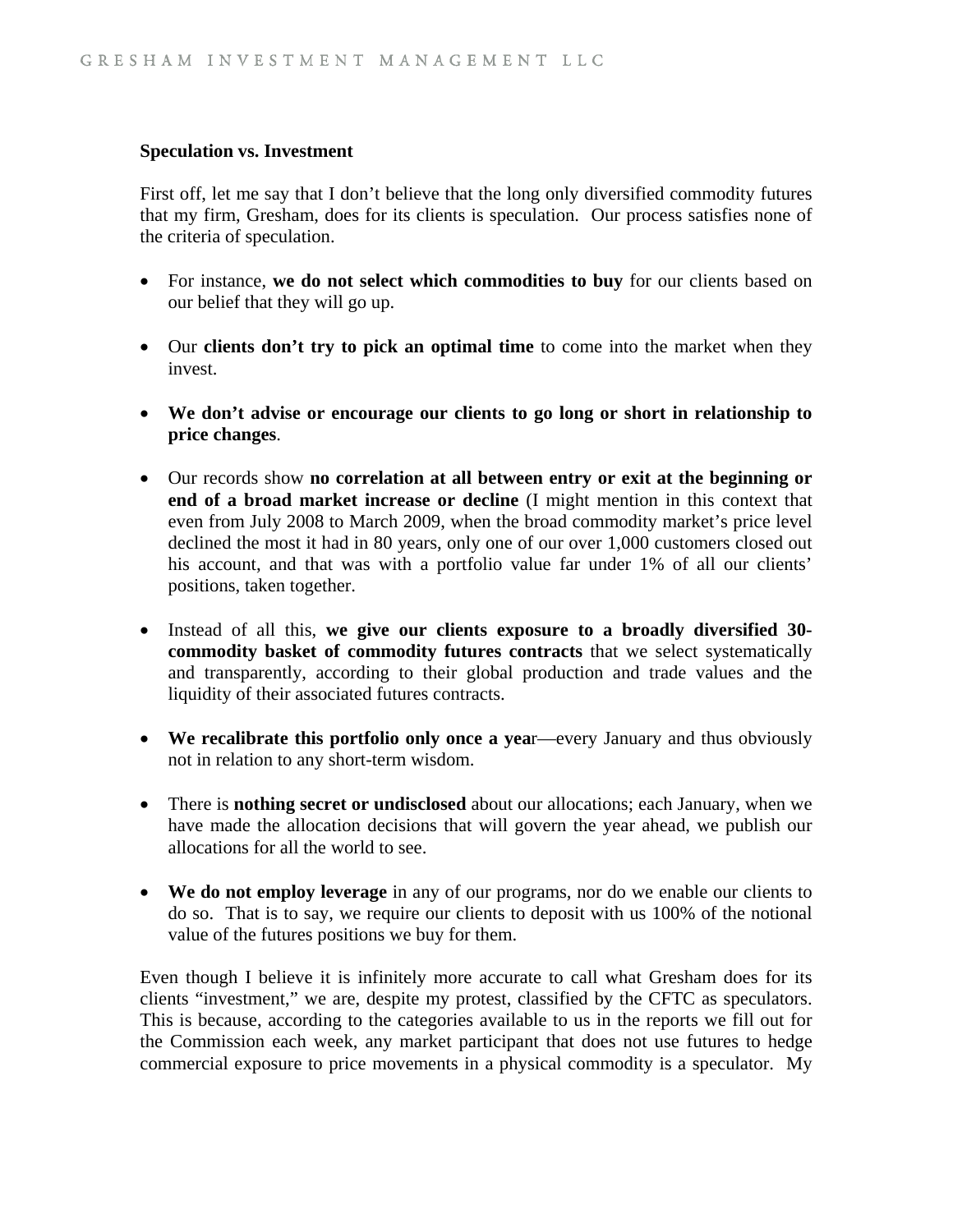objection to the label does not derive from objecting to the practice. The speculator is a necessary component of the futures market. He is the natural long who provides liquidity to the commercial hedger who uses the futures market to protect his business by selling some of his anticipated future production short. It's not, then, that I have anything against speculation. Without speculators, hedgers could sell only to other hedgers, and, as Keynes showed, they would need to encourage the prospective longs to buy by continually lowering the prices at which they are willing to sell. This would make hedging far less economical and would inevitably cause markets to be far more volatile and lead to higher prices for consumers (the increased risk both longs and shorts will take in the speculator-less more volatile market will cause risks, the rest of which will ultimately be passed on to consumers).

I do not of course condone the actions of those who break the law by moving from speculation to manipulation, by, for instance, secretly amassing physical reserves or positions in the delivery month with the intent to squeeze the market. There are rules in place to prevent such things, and I know from my days as an Exchange governor while the Hunt brothers were trying to squeeze the silver market that strict anti-manipulation authorities and rules are necessary. But I do defend those who provide the speculative money necessary for the smooth operation of a commercial risk transfer market.

### **The "Evidence"**

### *(See Exhibit A)*

Let's start our disproof of the index speculator's purported guilt by looking at this graph, which has been presented, in one form or another, at both CFTC and Congressional hearings, by those who support the populist fable. It has been reproduced in their literature as the primary, and frequently only, piece of evidence supporting the claim that commodity index investors were the cause of higher commodity prices. But the graph does not simply make the mistake of confusing correlation with causality, it actually inverts causality by presenting a situation where rising commodity prices led to an increase in the value of all commodity index investments taken together as one in which such an increase in investment value is said to have caused the increase in prices.

In reality, of course, as *Exhibit B* demonstrates, all this shows is the trivial tautology when the things you invest in get more expensive, your investments are worth more. This graph shows that the value of a single \$100 investment in GE has a perfect correlation to the changes in GE's price, but nobody in their right mind would claim that the increase in the investment value is *responsible* for GE's price changes.

The only factors it is reasonable to claim might impact prices, is **investment flows**; that is to say, new money being put to work in the futures market. *(See Exhibit C)* But these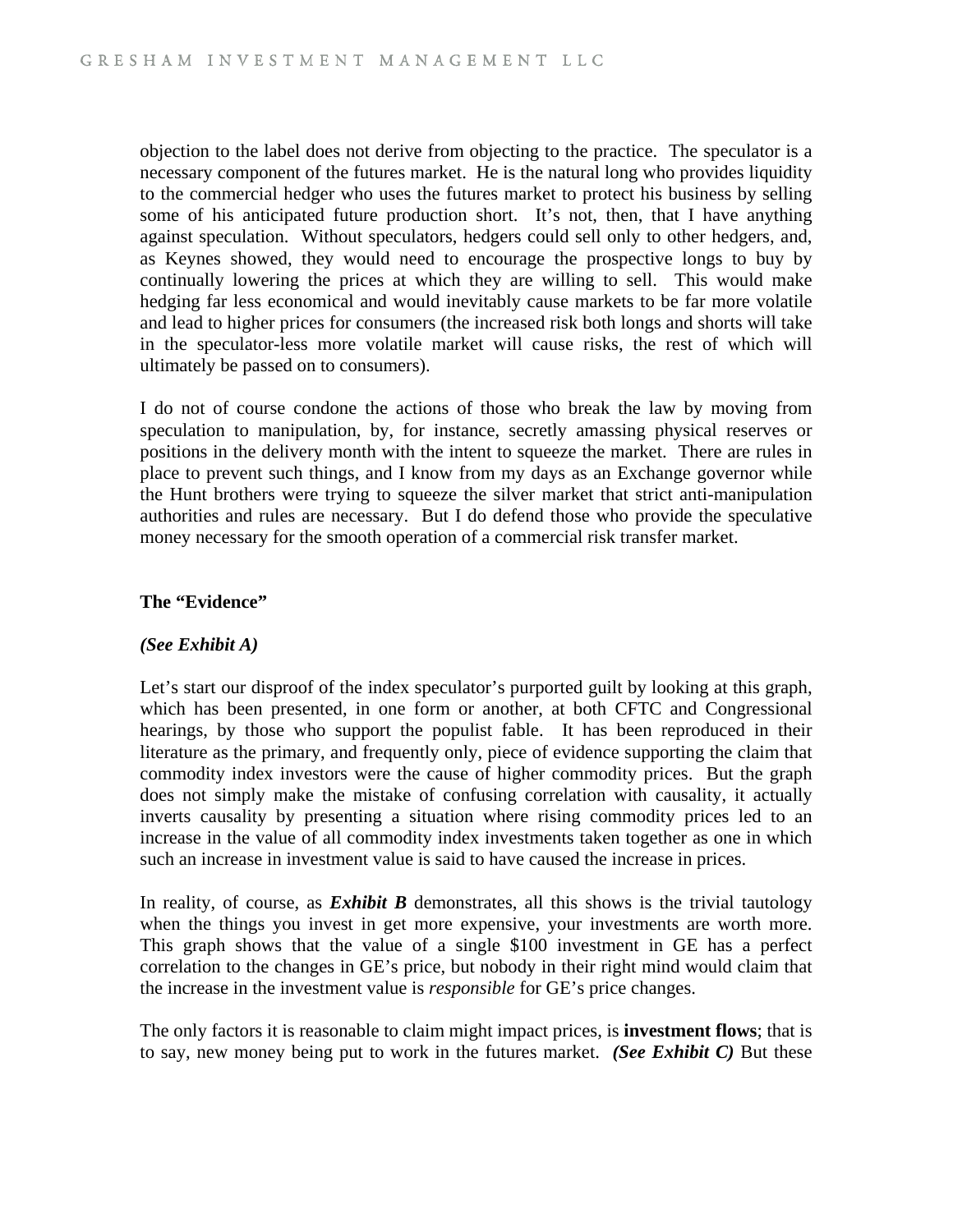graphs and charts show that there is effectively no correlation at all between commodity investor flows and physical price changes.

The foregoing lack of correlation between price level and investment flows prevails not only at the index level, but also at the individual commodity level, as you can see from *Exhibits D and E,* which show these price versus investment flow graphs for Crude Oil and Wheat.

One might object that the mechanism of a buy and hold investment in the futures market is different from one in the stock market. In the case of GE, for example, an investor can buy a share of stock and put his certificate in a safety deposit box and forget about it. There are, moreover, only a limited number of GE shares that have been issued; each share tucked into a safe-deposit box lowers the remaining "float" that is for sale. Futures, however, do not exist in limited supply but have short lives. In order to maintain consistent long exposure, it is necessary to "roll" expiring futures into later-dated contracts, and there are those who claim that the concentrated futures rolling of index investors is responsible for higher prices. But, rolling entails a simultaneous purchase *and* sale, and the contract being sold to roll a long position forward and thus maintain it. The futures contract will have a delivery date at least one month earlier than the contract being bought, so it is hard to comprehend how institutional selling of near month (i.e. closer to expiration and thus transformation into a physical delivery) contracts and purchase of later-dated ones can drive *up* physical prices. Were such "longs can come to delivery without shorts doing so" logic logical, such rolling could only drive nearby and spot prices down and cause the spot-to-forward price difference to expand. And this increased contango would certainly be viewed favorably by producers who would be able to get better prices for the forward production they sell.

Despite this logical flaw, some have argued that commodity investment has simply overwhelmed the commodity markets and distorted prices. This excerpt from Michael Master's testimony to the CFTC is illustrative,

"…commodities futures markets are much smaller than the capital markets, so multi-billion-dollar allocations to commodities markets will have a far greater impact on prices. In 2004, the total value of futures contracts outstanding for all 25 index commodities amounted to only about \$180 billion. … That year, Index Speculators poured \$25 billion into these markets, an amount equivalent to 14% of the total market."

In fact, however, futures trading related to long-only commodity investment represents only a tiny fraction of total commodity futures trading. *(See Exhibit F)* In 2010, for instance, the total trading in liquid commodity futures had a notional value greater than \$63 trillion, but trading related to the \$260 billion in commodity futures based index investments was less than \$2.0 trillion, or only 3% of the total. Index investors, after all, typically trade less than once a month on average, and they do so only to roll expiring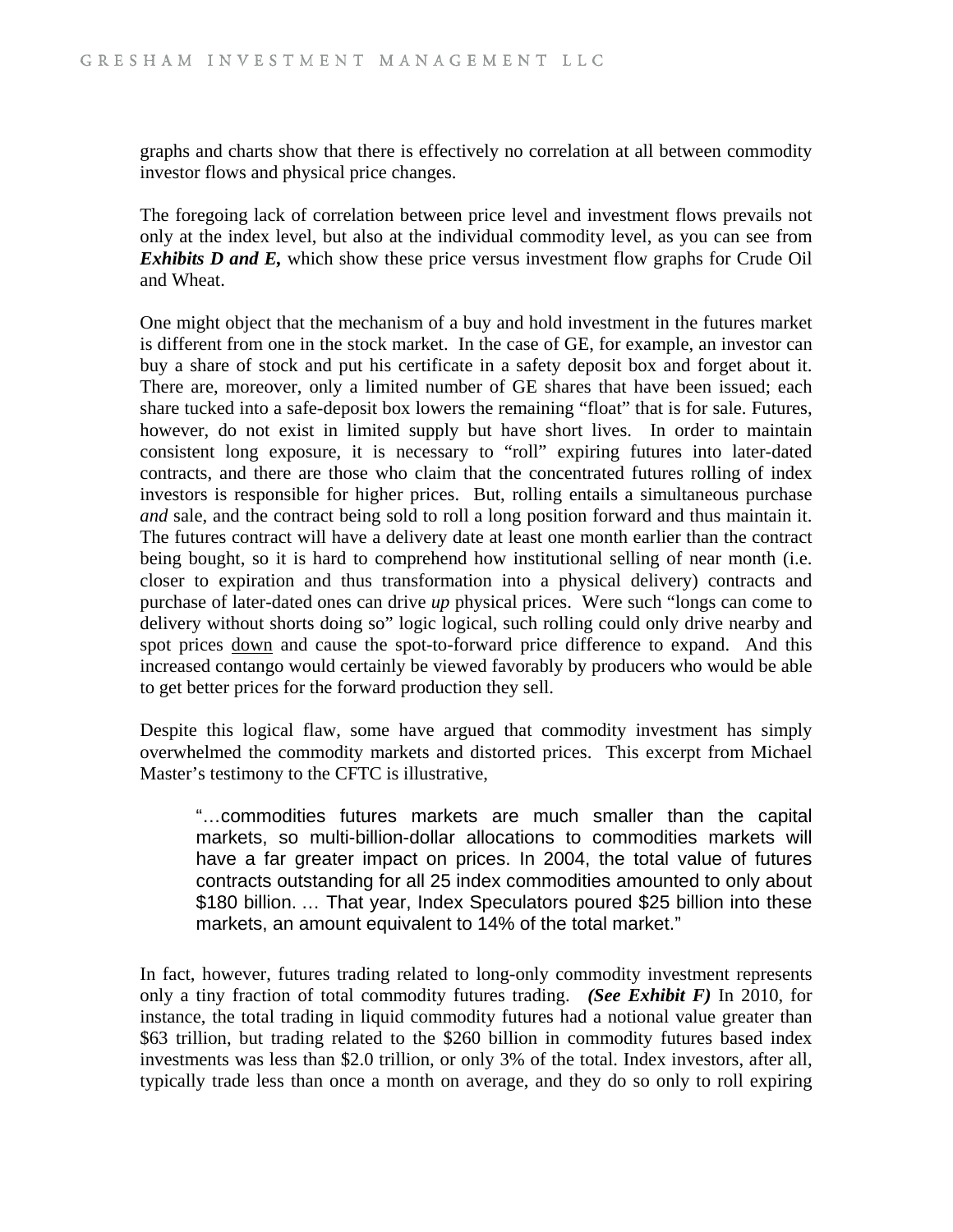positions into new contracts. The commodity futures markets are dominated by commercial traders whose activity dwarfs the methodical trading of index investors.

As we all know, every long position taken in the futures market generates unavoidably a simultaneous short. Who is that? A 350 billion dollar speculator? It's surely not the public. Have you ever heard of a public speculator who can stand going short? Nor is it one of our highly-regulated banks. Who, then? Surprise, surprise! It is the commercial hedger! The CFTC's records clearly show that the commercial hedger's use of the market (as Exhibit F shows) has gone up considerably while over the same period index investment flows have gone up far less. Indeed, our scatter diagrams in commodity after commodity show that every lot of index investing has enabled 1½ to 2½ lots of hedging to occur. Further, the idea that the futures markets could push around the much larger physical markets must inevitably strike anyone familiar with these markets as ridiculous. Futures markets are substantially smaller than physical markets, and the dollar values of the world's physical commodity markets are, in every commodity, many times larger than the value of the associated open interest of futures markets. *(See Exhibit G)* To use Crude Oil as an example: Every automobile driver, homeowner, and consumer of plastics buys part of the world's \$2.5 trillion annual production of such products. This number is 26 times greater than the paltry 94 billion dollar value of the average open interest (all longs and all shorts on all futures markets taken together).

Don't, just to rebut me, tell me to count also the ins and outs, the purchases and sales, of each contract that trades on the exchange: that's just a sophisticated speed-dating game. Hopefully, each 5-minute "get-to-know-you" meeting doesn't count towards each participant's lifetime romance totals. What all this tells us is that, despite all its pride in its accomplishments and importance, the small futures market tail cannot and does not wag the much larger dog of production and consumption.

Commodity prices are made on the factory floors, by the farmers who grow wheat, the consumers who eat bread, the oil companies that take oil out of the ground, and the car owners who take it out of their gas stations' pumps. The amount of buying and selling that is done in the real physical markets is typically 10 or 20 times as much annually as the futures open interest is.

### **The Weakness of Other Populist Claims**

There is yet another, more nuanced, argument that claims:

"…as non-commercial participants enter a market, the opposite side is usually taken by a short-term liquidity provider, but the ultimate counterparty is likely to be a commercial. In the case of commodity index buyers, evidence suggests that the sellers are not typically other investors or leveraged speculators. Instead, they are owners of the physical commodity who are willing to sell into the futures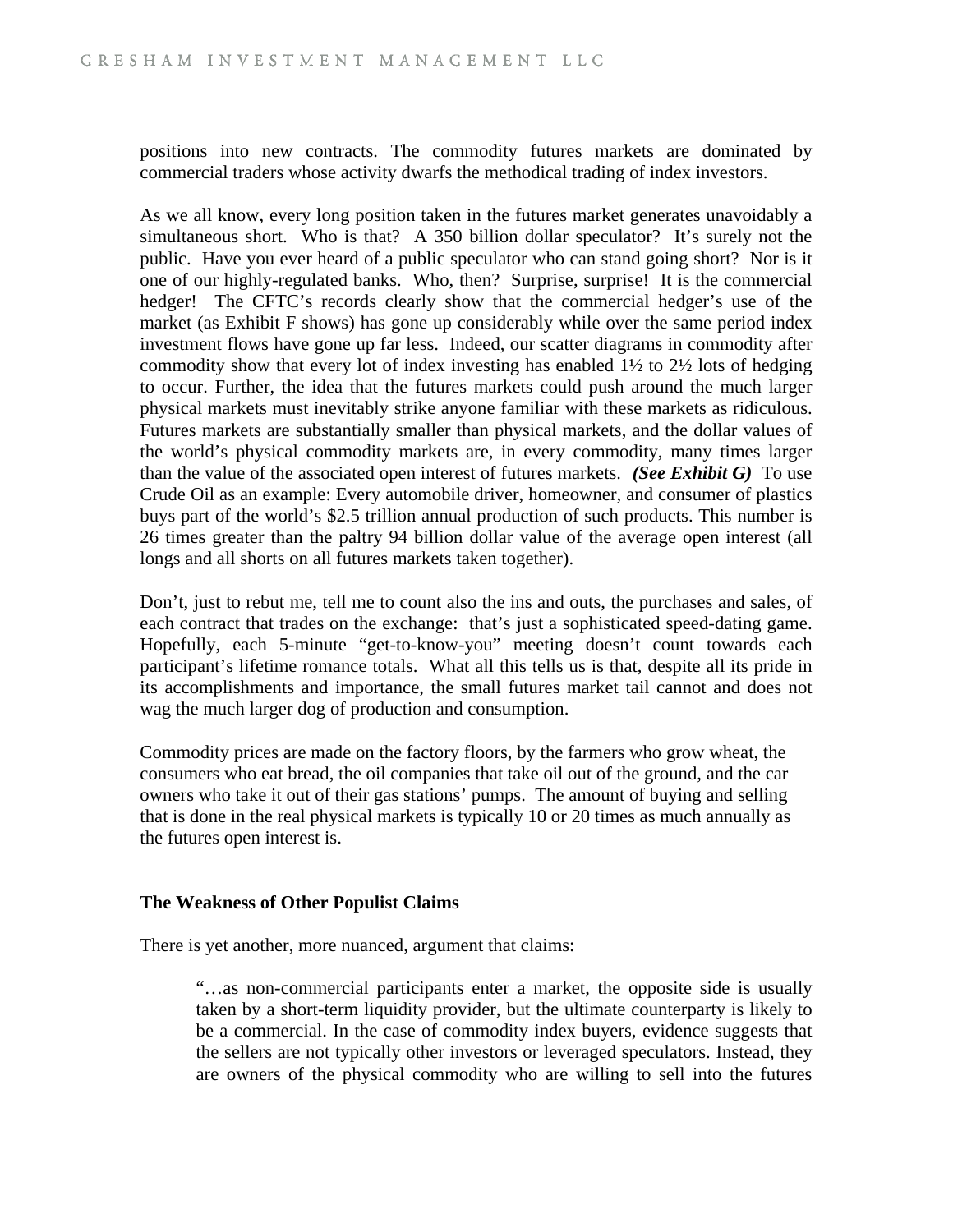market and either deliver at expiration or roll their hedge forward if the spread allows them to profit from continued storage. This activity is effectively creating "synthetic" long positions in the commodity for the index investor, matched against real inventories held by the shorts. $2$ <sup>2</sup>

If this were so, it would mean that index investment was actually increasing the demand for physical commodities by creating a new class of "cash and carry" players who are enticed into the futures market through the buying pressure of index longs. That would, however, have to be reflected in the CFTC's Commitment of Trader reports. It would have to show up in the relationship between index longs and commercial shorts, because, in order for this argument to hold, index longs would need to have increased at a rate at least as great as the commercial shorts they had purportedly "created." **(***See Exhibits H through M)* In fact, however, in the markets for which we have sufficient data, the exact opposite is true: commercial shorts have entered the market at anywhere from 1.4 to 2.5 times the rate of index longs. This not only indicates that commercials have more than compensated for new speculative longs, but it also highlights the disquieting fact that without commodity index investors, there would be an insufficient number of speculative longs to satisfy commercial hedging demand. And this would significantly impair the utility of the futures markets for commercial hedgers.

Finally, there are those who claim that the increasing presence of index investors in the commodity futures markets has led to the "financialization" of commodities, which they try to prove by referencing an increased correlation between commodities and other financial assets, as well as a higher inter-commodity correlation.

The key problem with the financialization argument is that all of the data cited in its support includes the economic crisis that started in 2008 which was of such magnitude and rarity that it inevitably skews the results.

The correlation between commodities and other financial assets did increase significantly during the economic crisis, but the correlations between all risky assets, including equities and real estate, also reached historical highs during this period. *(See Exhibit N)* This is because the unprecedented global financial crisis caused investors to jettison all risky assets in a nearly simultaneous flight to the safety of government bonds. This is not evidence of the "financialization" of commodities, but merely confirmation of their integral role in the global economy.

 $\overline{a}$ 

 $2^2$  Petzel, Ph.D. Todd E. "Energy Position Limits and Hedge Exemptions," testimony, July 28, 2009, before the Commodity Futures Trading Commission.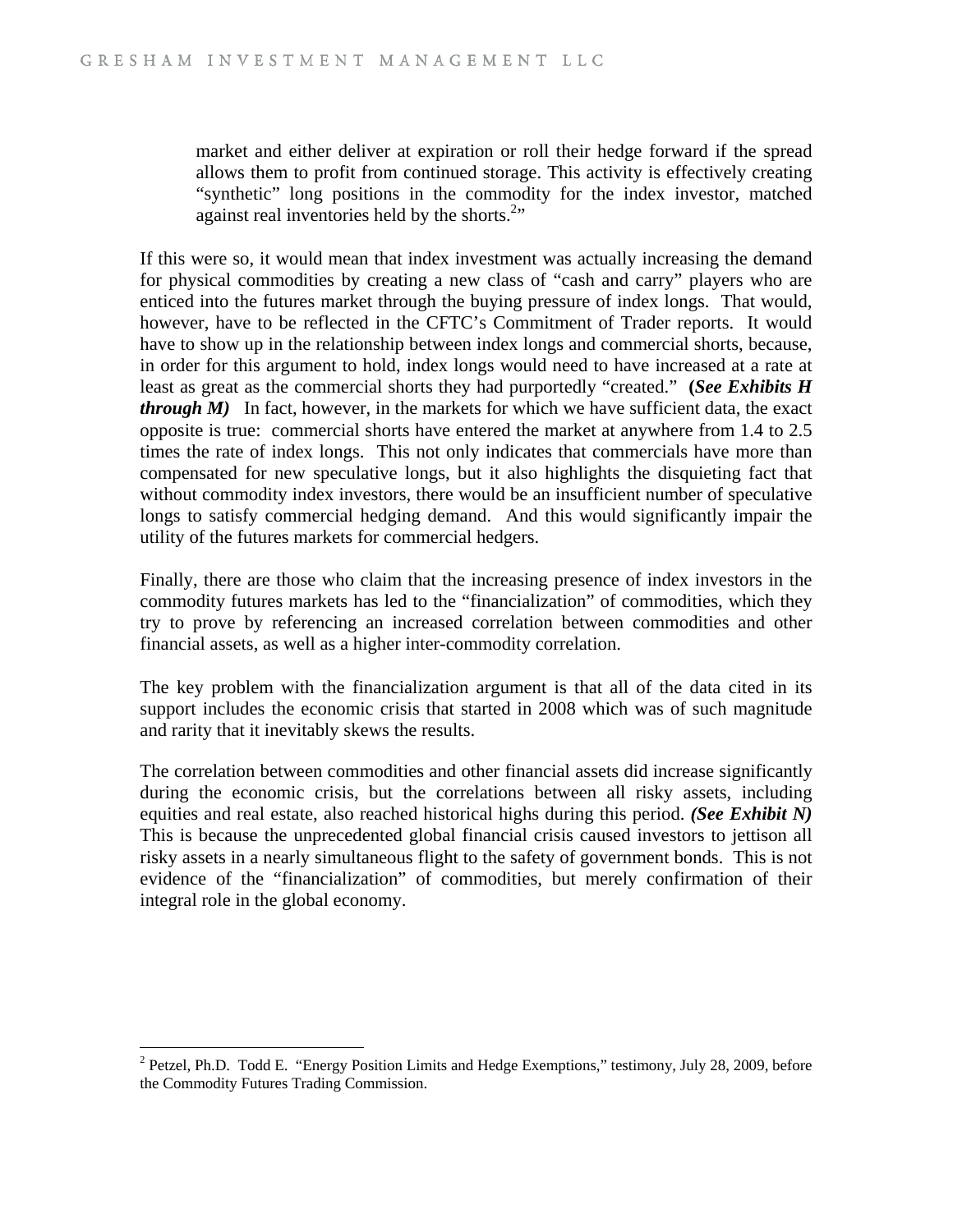### **The Evidence Against**

 $\overline{a}$ 

The calls to limit institutional investment in commodities because of its supposed impact on physical commodity prices have been countered by arguments from both economists and experienced futures market participants. One of the most compelling of these arguments is that during the run up that the anti-speculation forces blame on commodity index investors, commodities that do not have associated futures contracts had equally large price movements (and by the way, greater volatility as well). *(See Exhibit O)* So it is illogical to blame futures market purchases for physical market price rises when commodities which do not trade on liquid futures markets, like coal, rice, steel, cobalt, and rhodium, had run-ups comparable to those that do. Indeed, the volatility of onion prices increased roughly forty percent in the five years after onion futures trading was banned in 1958<sup>3</sup> and between October 2006 and April 2007, when oil rose 100% and corn 300%, onion prices soared 400%, only to fall 96% by March 2008 and rebound 300% by April<sup>4</sup>.

Also, remember that if futures prices caused physical market prices, it would — as it does not — make easy work of controlling inflation. If it were indeed feasible to affect physical market prices by purchases or sales in the futures markets, oil companies (and OPEC as well, and other producers in other commodities, too) would long ago have acted in the futures markets to achieve their pricing goals. Equally reasonable (i.e., not at all), the government could level physical oil prices simply by taking a short position in the oil futures market.

### **Mechanics of a Tangible Commodity Futures Transaction**

I have just produced several charts and graphs debunking the notion that commodity investors have caused increased physical commodity prices. But any such work is inevitably an exercise in proving a negative. That is to say, it is the result of the thought experiment: "if commodity index investors did impact physical prices, then the impact would certainly show up in this or that area." Such demonstrations are inherently limited because they can always be countered with the argument that the cited study did not look in the right place, or over the time right period, or did not take this or that factor into account. If, instead, one relies on a few simple facts about how futures work, the intuitively appealing argument that buying futures causes price increases in the physical markets loses its force, and the statistics become superfluous.

As I mentioned earlier, one of the reasons it was so easy for the public to believe that commodity investors were responsible for increasing physical prices is that the argument

<sup>3</sup> Jacks, David S. "Populists versus theorists: Futures markets and the volatility of prices." *Explorations in Economic History* 44.2 (2007): 342-362. 4

Birger, Jon. "What Onions Teach Us About Oil Prices." *Fortune Magazine,* 27 Jun 2008.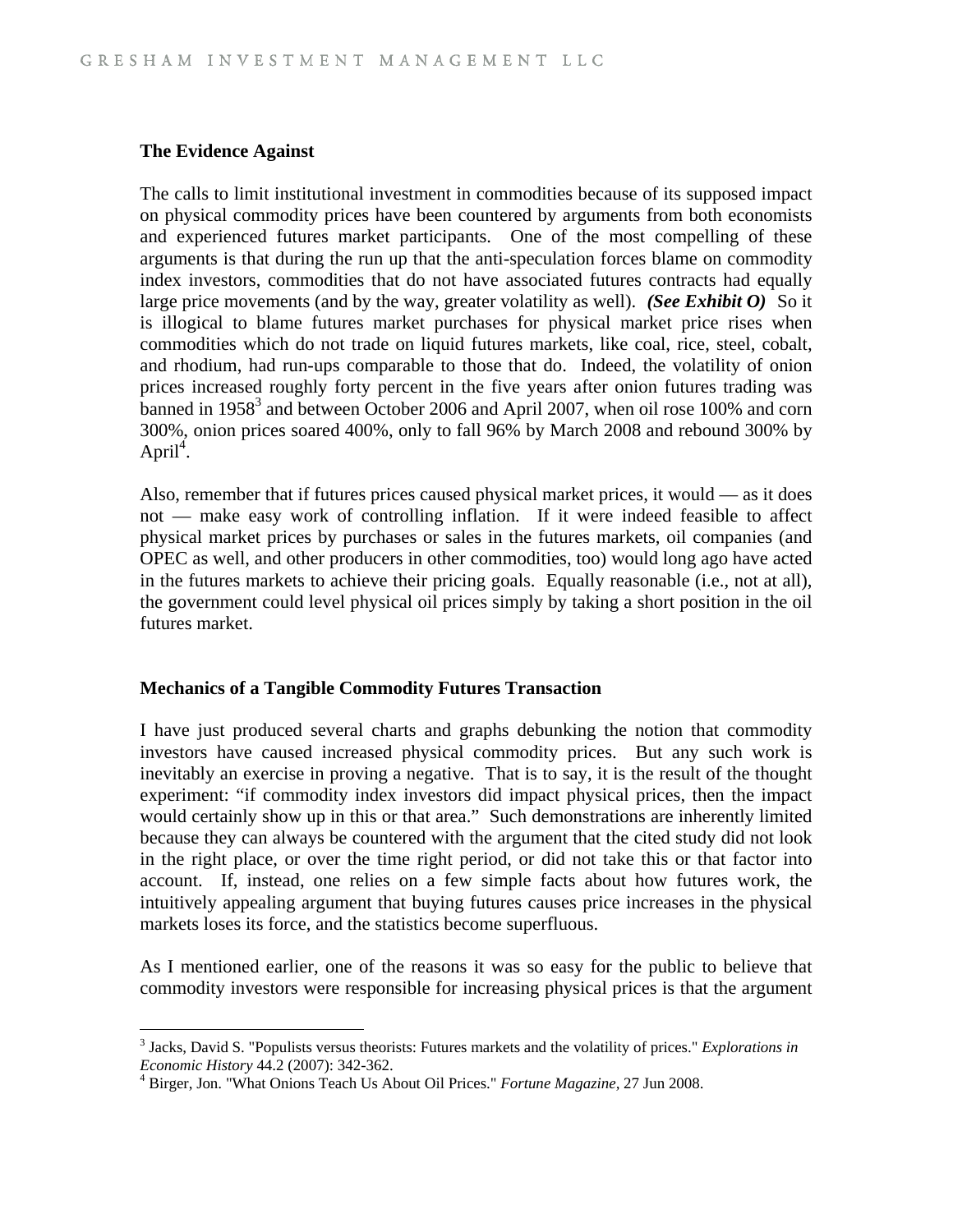relies on the public's perception that in the physical world buying pressure inevitably causes price increases. To bolster this, the "impose limits and thus lower prices" forces utilized terminology that confused buying futures with buying physical commodities, and confused a demand for futures contracts with a demand for actual goods. That is in any case what excerpts from Michael Masters' May, 2008 CFTC testimony show:

"What we are experiencing is a demand shock coming from a new category of participant in the commodities futures markets: Institutional Investors."

"In the popular press the explanation given most often for rising oil prices is the increased demand for oil from China. According to the DOE, annual Chinese demand for petroleum has increased over the last five years from 1.88 billion barrels to 2.8 billion barrels, an increase of 920 million barrels. Over the same five-year period, Index Speculators' demand for petroleum futures has increased by 848 million barrels. The increase in demand from Index Speculators is almost equal to the increase in demand from China!"

"In fact, Index Speculators have now stockpiled, via the futures market, the equivalent of 1.1 billion barrels of petroleum, effectively adding eight times as much oil to their own stockpile as the United States has added to the Strategic Petroleum Reserve over the last five years."

"Let's turn our attention to food prices, which have skyrocketed in the last six months. When asked to explain this dramatic increase, economists' replies typically focus on the diversion of a significant portion of the U.S. corn crop to ethanol production. What they overlook is the fact that Institutional Investors have purchased over 2 billion bushels of corn futures in the last five years. Right now, Index Speculators have stockpiled enough corn futures to potentially fuel the entire United States ethanol industry at full capacity for a year."

It is easy to see that Masters' rhetoric relies on his audience's misunderstanding of the mechanics of the futures markets and of the relationship between futures and physical commodities. But, once this relationship is teased apart, the edifice crumbles.

In its simplest terms, a tangible commodity futures contract is an agreement between a futures contract seller and a futures contract buyer in which the seller appears to promise to deliver a commodity to the buyer in the future for a certain price. In reality, he has made a bet, as both have agreed that they or their successors will ultimately undo these positions and thus undo their bet. Indeed, far less than 5% of all traded contracts came to delivery and the other 95% were undone with a subsequent closeout of the bet. An exchange-traded futures contract is thus different from an agreement drawn up in a lawyer's office not only because of this closeout and settlement expectation but also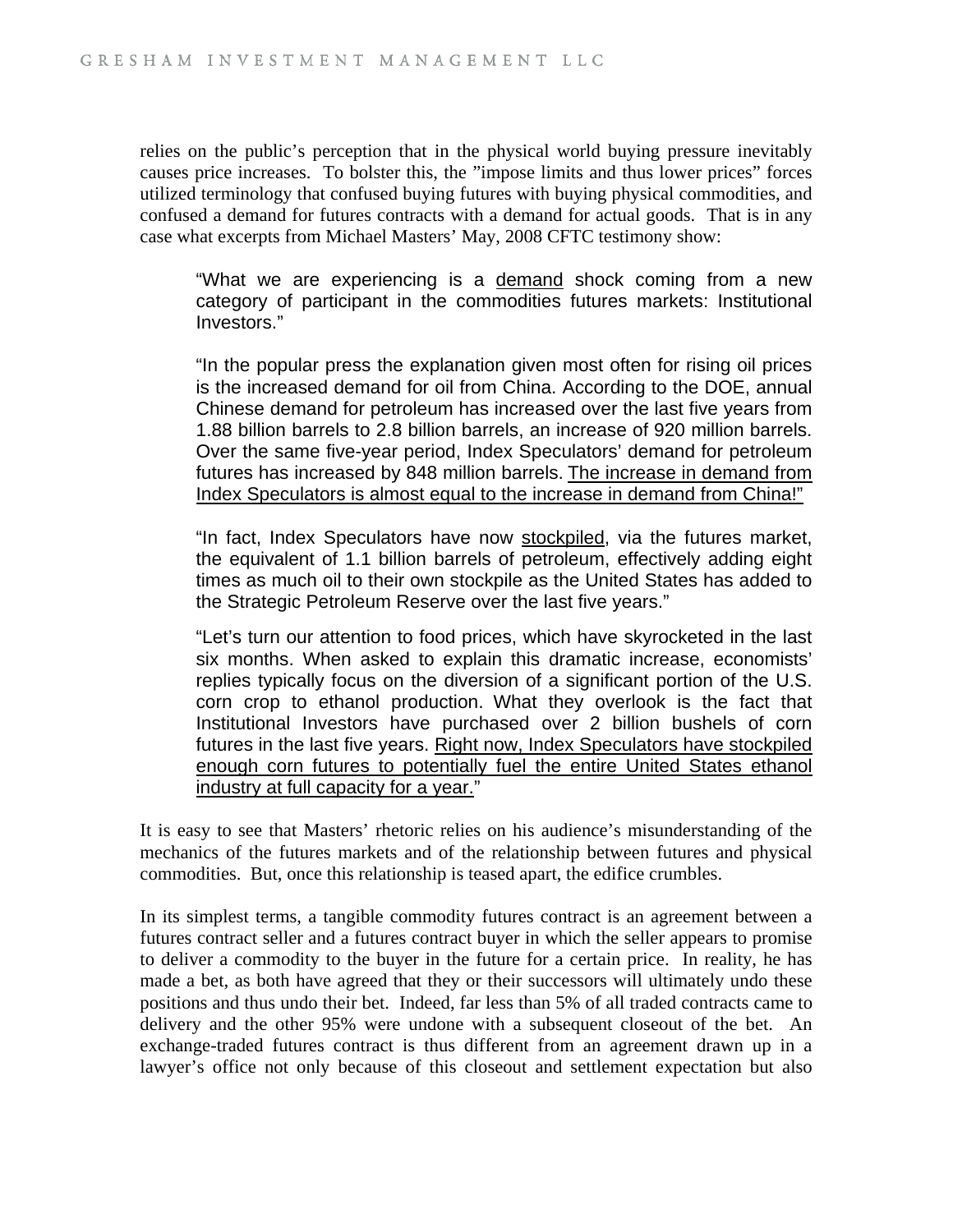because in a futures contract all of the terms are standardized, including the quantity and quality of the commodity to be delivered and the delivery date and location. The standardization of futures contracts is important because it makes it possible for these contracts to trade on an exchange that matches buyers and sellers who never meet and for the exchange to publish the prices of actual transactions. This means huge numbers of buyers and sellers can quickly and easily find counterparties for their desired transaction and be sure the price they pay or receive is fair.

The use of an exchange also reduces counterparty risk by guaranteeing the futures contract's performance. It does this by collecting margin money from both buyers and sellers and maintaining this margin at an appropriate level, getting more from the seller when the market goes up so that the seller cannot default or at least can be readily replaced by another seller if he were to default, closing out the contract if either party does not keep funding it. Further, standardization allows futures contracts to be traded (bought and sold) many times before they expire and obviates the need for the contract to be satisfied by actual delivery of the underlying commodity. Most important, standardization makes it possible for an unlimited number of futures contracts to be written on a finite amount of goods.

This description shows the fallacy in the notion that futures purchases cause a "stockpiling" of physical commodities that removes them from commerce. Unlike physical commodities or shares issued in the securities markets, the supply of futures contracts is infinite. The purchaser of a futures contract does not diminish the stock of available futures and much less the supply of the underlying physical commodity. The owner of a futures contract has, of course, the right to take delivery of a physical commodity at some point in the future, but there are very low spot month limits in place in every commodity market to prevent a single trader from owning or controlling too large an amount of futures into the delivery period, when it would be possible for him to leverage his right to take delivery to accomplish a squeeze. The fact is, in most markets, at least 95% of futures transactions are closed out prior to expiration, indeed more than a month before, and do not result in the delivery of physical commodities. This is even more true of commodity index investors who are, according to published index methodologies, invariably out of front month contracts at least three weeks before the first notice day. To claim, therefore, as the speculation-as-scapegoat forces do, that investors "control" or have "stockpiled" a resource of which they are unable, by statute, and indeed, in almost all cases not permitted by their agreements with investors to ever take delivery, veers from the merely misleading to the mendacious.

Commodity futures are *derivatives*, so called because their prices are *derived* from the price of some underlying physical commodity, not the other way around. They are essentially bets on the future price of a physical commodity such as Wheat, Gold, or Crude Oil. To claim that such bets can influence physical prices is akin to saying that the betting action in Las Vegas influences the outcome of the Super Bowl or the next spin of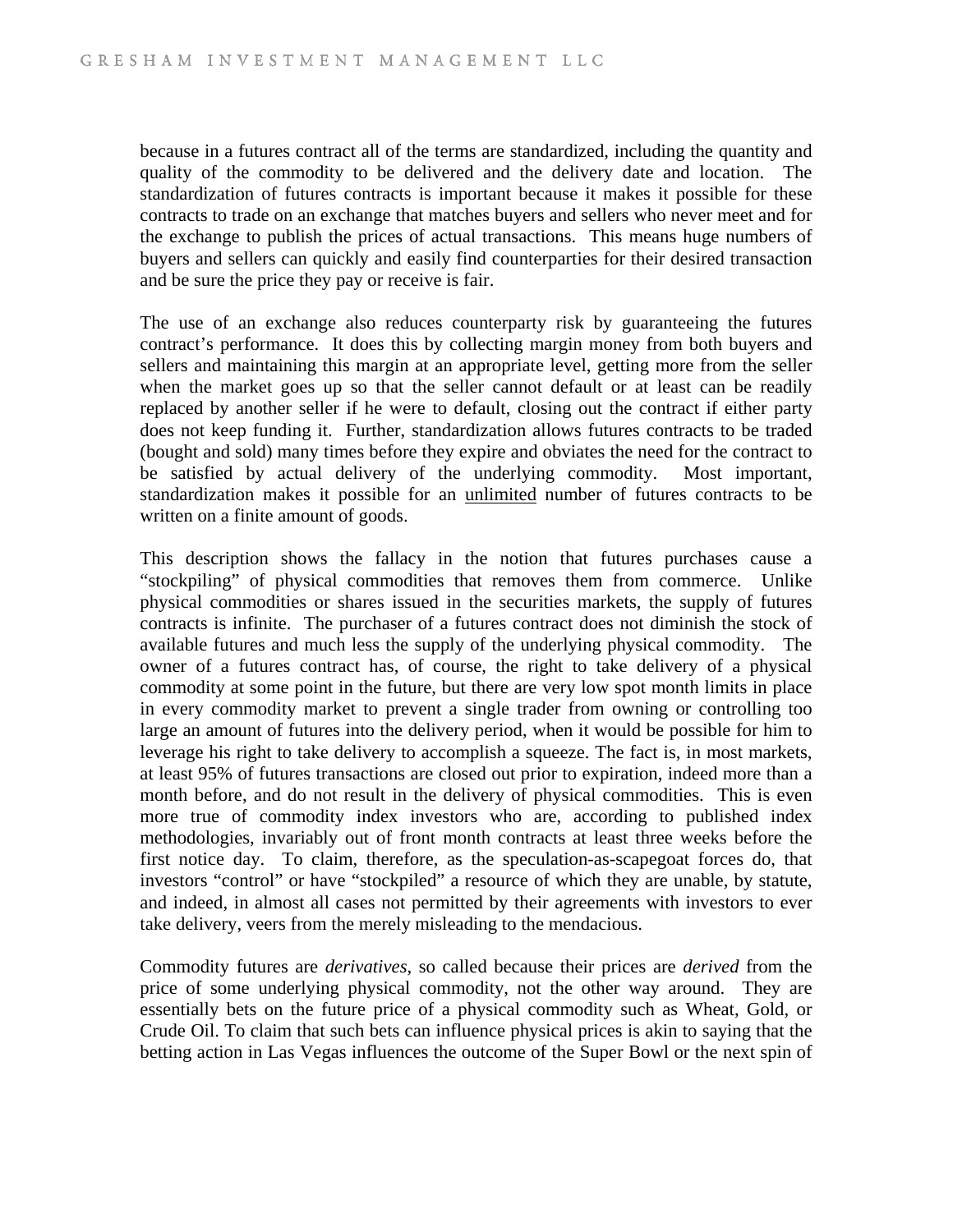the roulette wheel, or that the bettors "own" or "control" a certain percentage of either team or color.

### **Speculation vs. Manipulation**

Another way the anti-speculation forces have garnered support is to confuse index investment with actual manipulation. I find this particularly ironic, because during my time as Chairman of Mocatta, my firm was the primary broker to the Hunt brothers, when, as some of you have probably read, they took part in one of the most dramatic squeezes in the history of the commodity markets by attempting to corner the silver market.

The Hunts were ultimately unsuccessful because they did not have enough money to buy all the physical silver their effort to squeeze brought on to the market. No large-scale buying (or selling) action undertaken solely in futures markets can be (or has ever been shown to be) profitable or to cause physical market price rises. Every successful manipulation in history has occurred either wholly in the physical markets or in conjunction with them and in any case with the use of leverage. The reason is simple: No-one can profit from futures/futures (what is chased up on buying comes down in selling). The only possible profitable manipulation — and, the only one which a regulator can (or should) address — is what the Hunts tried to do: buy physicals quietly, buy futures noisily so that the futures price goes up, take the physicals out of storage or even indeed out of the country (in order to create a price-distorting illusion of shortage), and sell (or in their case, futilely try to sell) the physicals. The Hunt Brothers' failure to capitalize on the high prices they had created illustrates the long-standing commodity market dictum that "not everyone can leave by the same door."

Interestingly, diversified portfolios of commodity futures, such as those we manage for our clients at Gresham, are even less likely to cause price distortions than purchases of individual commodity in futures. It is illogical to think that portfolios of futures contracts (which is what commodity investors hold) even could do so; any possible market effect would, when exercised within a commodity index, be distributed over many markets (30, with no single commodity having more than 25%, in the case of Gresham's TAP Fund). Also, the investment styles of the large institutions that make up the bulk of the assets in commodity investments—pension funds, endowments, and high net work individuals, typically—are unlikely to lead to increased prices or volatility. Such investors do not chase prices, but tend to commit their money only after deliberations typically lasting six to twelve months. They are much more likely to sell in rising markets and buy when they fall in order to rebalance their portfolios back to their committee-determined asset allocations. Such actions inevitably reduce volatility and stabilize prices—just what the commodity markets need most.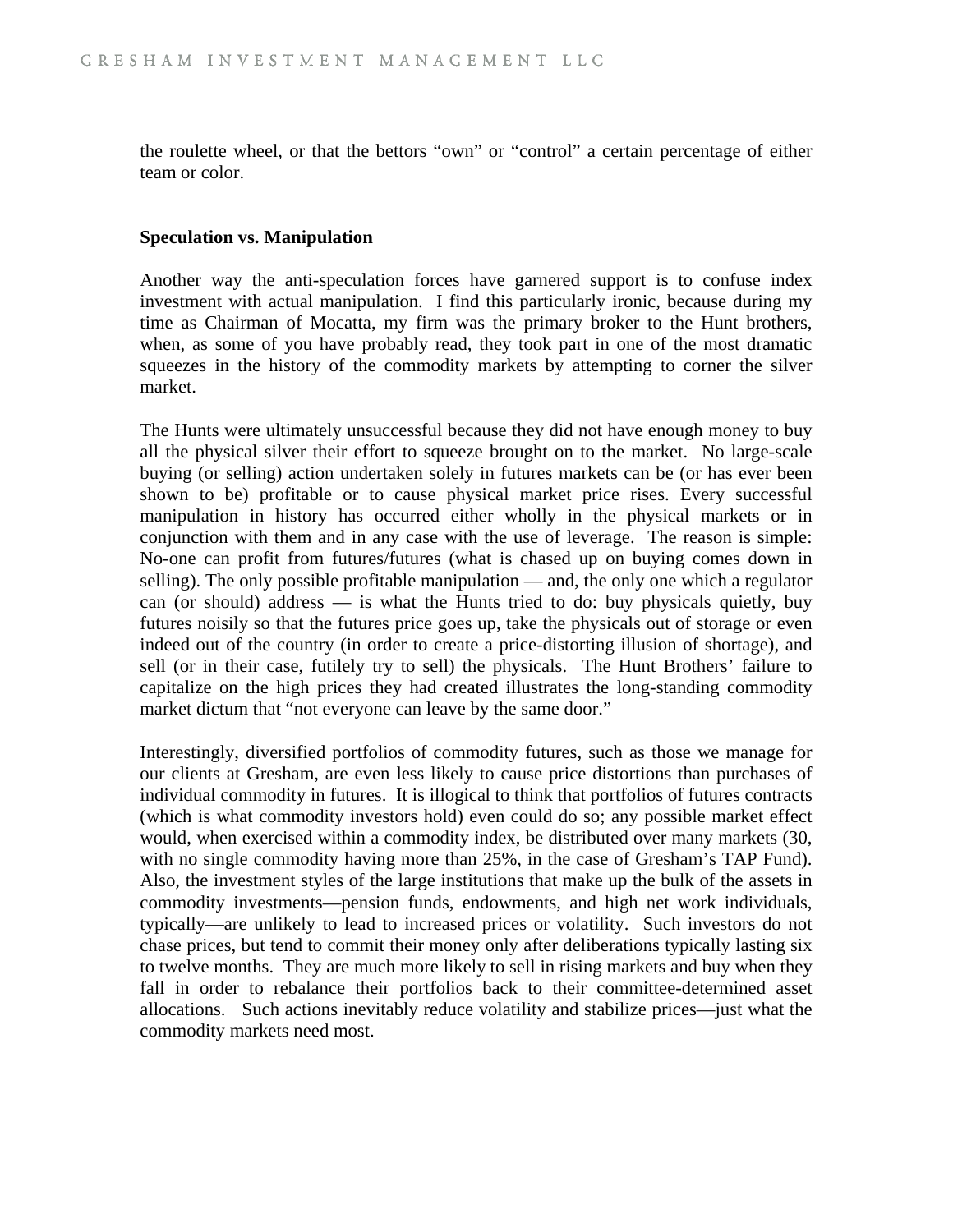### **Conclusion**

I hope these comments have refuted the intuitively appealing arguments of those who blame commodity index investors for increased commodity prices and volatility. The ramifications of the actions currently being undertaken to limit the trading activities of commodity investors will play out over the coming months and years, but I remain confident that, when all is said and done, these markets will withstand this latest assault, just as they have on multiple occasions during my long association with them, and remain an effective mechanism for their primary purpose: commercial risk transfer. I thank you for your time today, and look forward to addressing any questions my remarks may have occasioned.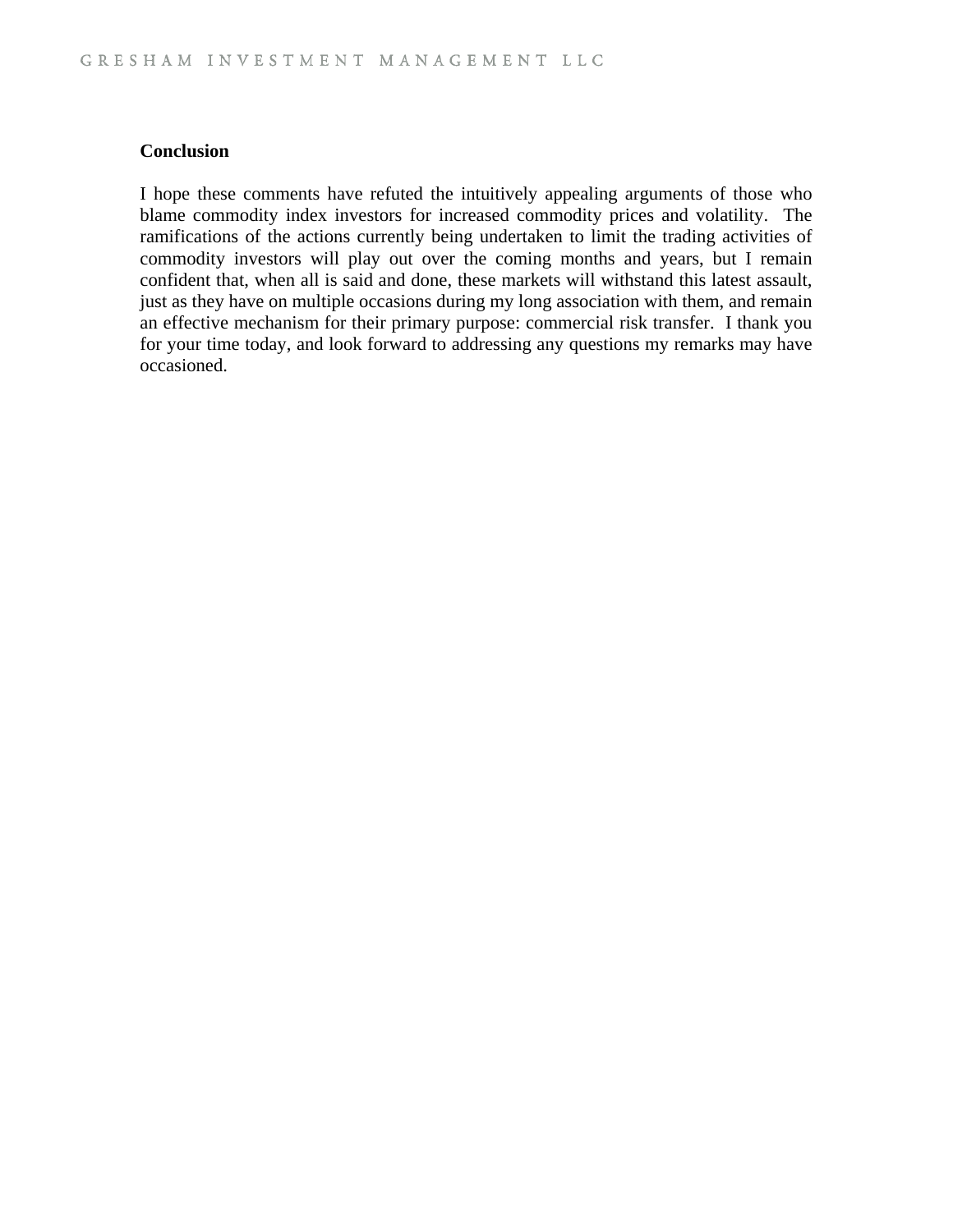## **Commodity Index Investment Assets Compared to S&P GSCI**



### **TOTAL LONG COMMODITY ASSETS COMPARED TO S&P GSCI SPOT PRICE COMMODITY INDEX**

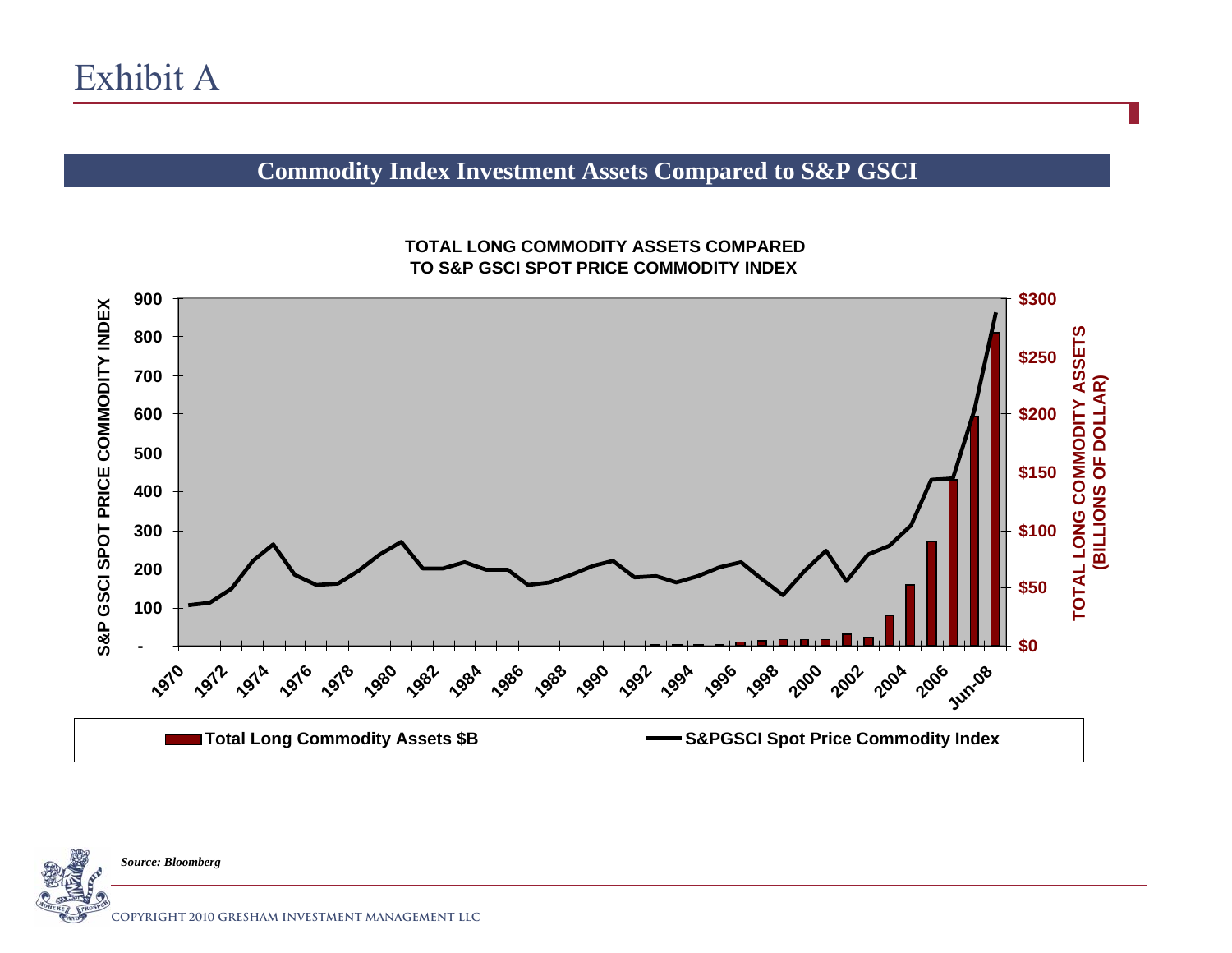## **General Electric Stock Price vs. Value of \$100 Investment in GE (1990 – 2009)**



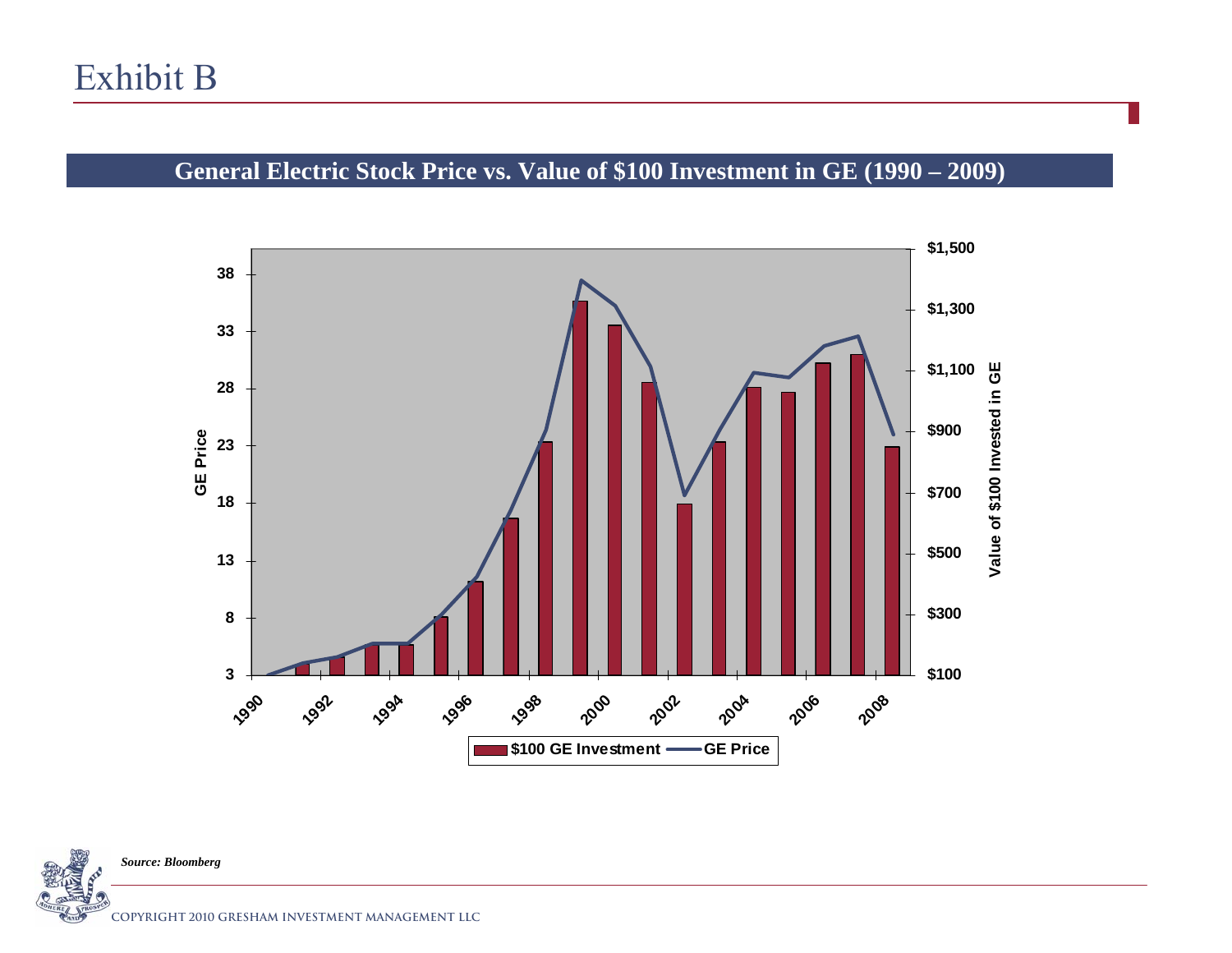## **Commodity Index Investment Flows Compared to S&P GSCI Index Levels**



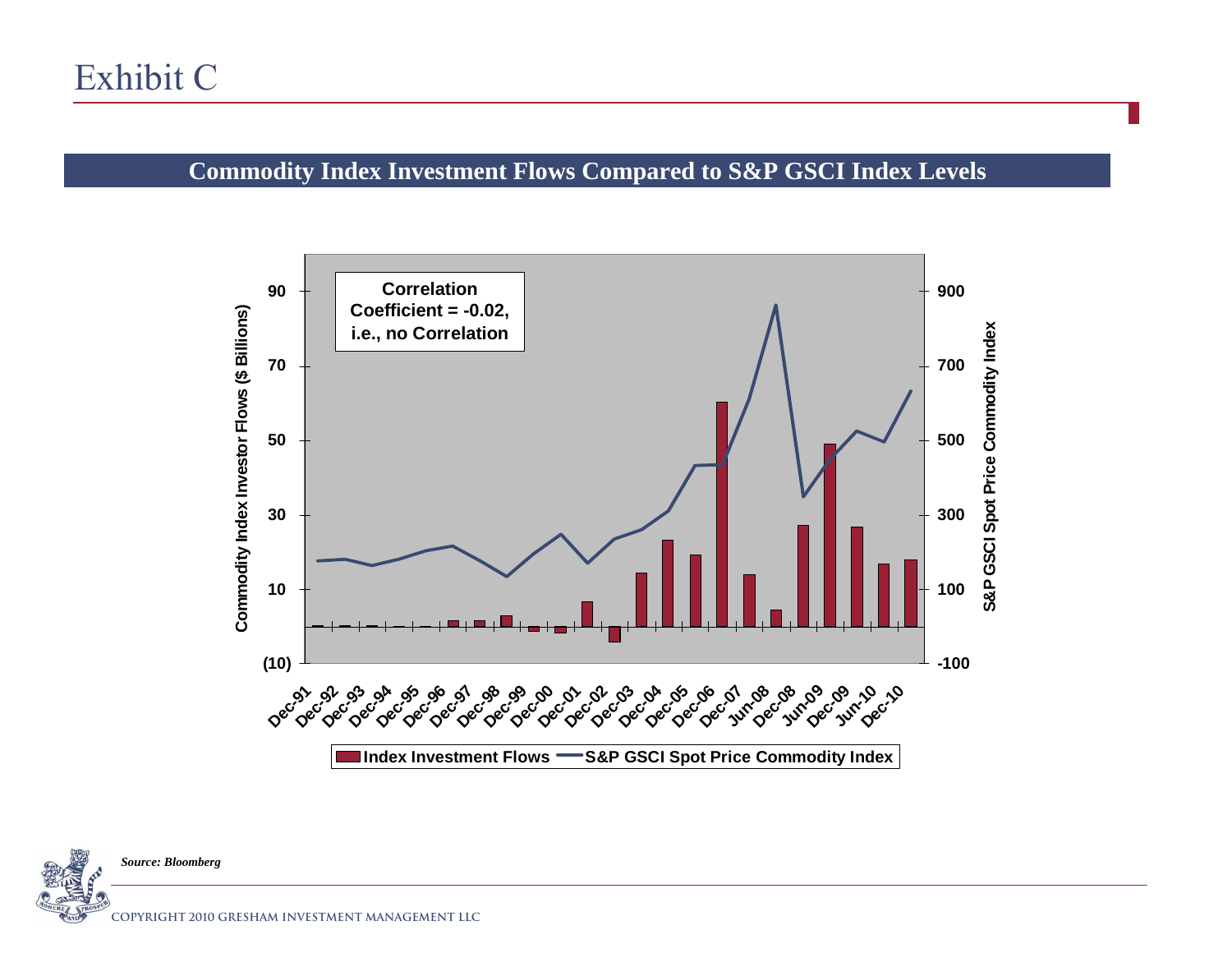## **Commodity Index Investment Flows in Crude Oil, Wheat, and Commodity Indices Compared to Price Changes 1991-2010**

|            | <b>CRUDE OIL</b> |                | <b>WHEAT</b> |                |  | <b>ALL COMMODITIES</b> |                |
|------------|------------------|----------------|--------------|----------------|--|------------------------|----------------|
|            |                  |                |              |                |  |                        | Asset Weighted |
|            |                  |                |              |                |  |                        | DJ-UBSCI and   |
|            | Index            | Percentage     | Index        | Percentage     |  | Index                  | <b>SPGSCI</b>  |
|            | Investment       | Change in Spot | Investment   | Change in Spot |  | Investment             | Commodity      |
|            | <b>Flows</b>     | Price          | <b>Flows</b> | Price          |  | <b>Flows</b>           | Returns        |
| 12/31/1991 | 0.01             | $-32.8%$       | 0.02         | 55.37%         |  | 0.08                   | $-6%$          |
| 12/31/1992 | 0.05             | 2.0%           | 0.01         | $-12.60%$      |  | 0.22                   | 4%             |
| 12/31/1993 | (0.03)           | $-27.3%$       | (0.00)       | 6.93%          |  | 0.10                   | $-12%$         |
| 12/31/1994 | 0.02             | 25.3%          | 0.01         | 6.14%          |  | (0.04)                 | 5%             |
| 12/31/1995 | (0.04)           | 10.1%          | 0.00         | 27.59%         |  | (0.14)                 | 20%            |
| 12/31/1996 | 0.41             | 32.6%          | 0.08         | $-25.57%$      |  | 1.60                   | 34%            |
| 12/31/1997 | 0.24             | $-31.9%$       | 0.17         | $-14.56%$      |  | 1.65                   | $-14%$         |
| 12/31/1998 | 0.99             | $-31.7%$       | 0.26         | $-15.19%$      |  | 2.96                   | $-36%$         |
| 12/31/1999 | 0.23             | 112.4%         | (0.26)       | $-10.05%$      |  | (1.26)                 | 40%            |
| 12/31/2000 | (0.79)           | 4.7%           | (0.10)       | 12.47%         |  | (1.73)                 | 48%            |
| 12/31/2001 | 1.87             | $-26.0%$       | 0.51         | 3.40%          |  | 6.82                   | $-30%$         |
| 12/31/2002 | (0.97)           | 57.3%          | (0.36)       | 12.46%         |  | (4.27)                 | 31%            |
| 12/31/2003 | 4.42             | 4.2%           | 0.89         | 16.00%         |  | 14.43                  | 21%            |
| 12/31/2004 | 8.51             | 33.6%          | 0.39         | $-18.44%$      |  | 23.33                  | 15%            |
| 12/31/2005 | 5.89             | 40.5%          | 0.57         | 10.33%         |  | 19.30                  | 24%            |
| 12/31/2006 | 17.72            | 0.0%           | 3.02         | 47.68%         |  | 60.35                  | $-6%$          |
| 12/31/2007 | 8.17             | 57.2%          | 1.32         | 76.65%         |  | 14.00                  | 27%            |
| 6/30/2008  | 2.07             | 45.9%          | 0.09         | $-2.97%$       |  | 4.40                   | 34%            |
| 12/31/2008 | 10.09            | $-68.1%$       | 3.02         | $-28.88%$      |  | 27.01                  | $-47%$         |
| 6/30/2009  | 11.76            | 56.7%          | 1.94         | $-11.46%$      |  | 48.90                  | 6%             |
| 12/31/2009 | 8.71             | 13.5%          | (2.35)       | 0.14%          |  | 26.56                  | 12%            |
| 6/30/2010  | (5.93)           | $-4.7%$        | (0.41)       | $-11.31%$      |  | 16.77                  | $-1%$          |
| 12/31/2010 | 9.42             | 20.8%          | 2.35         | 65.38%         |  | 17.79                  | 22%            |

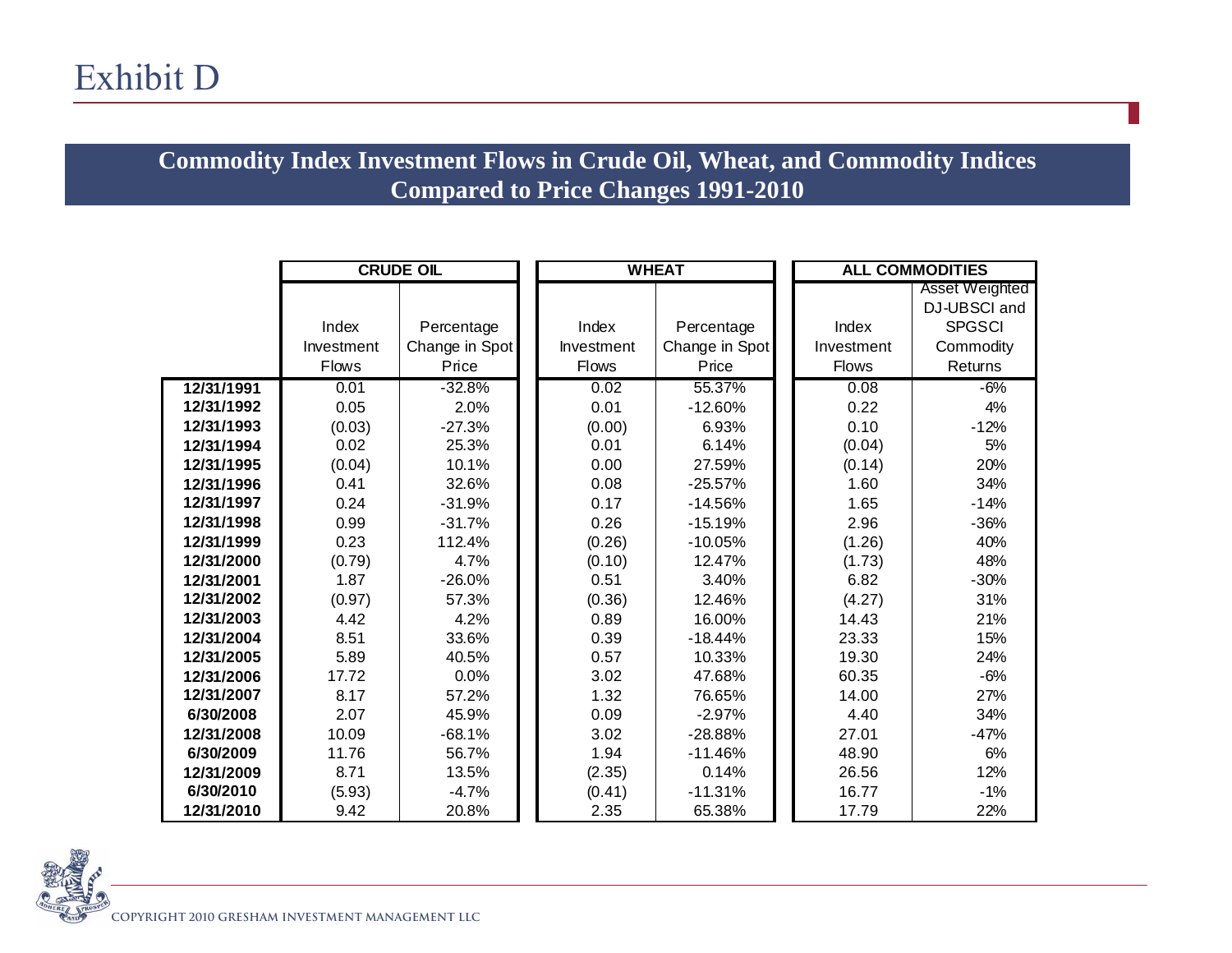## **Index Flows and Price Change**

**CRUDE OIL**

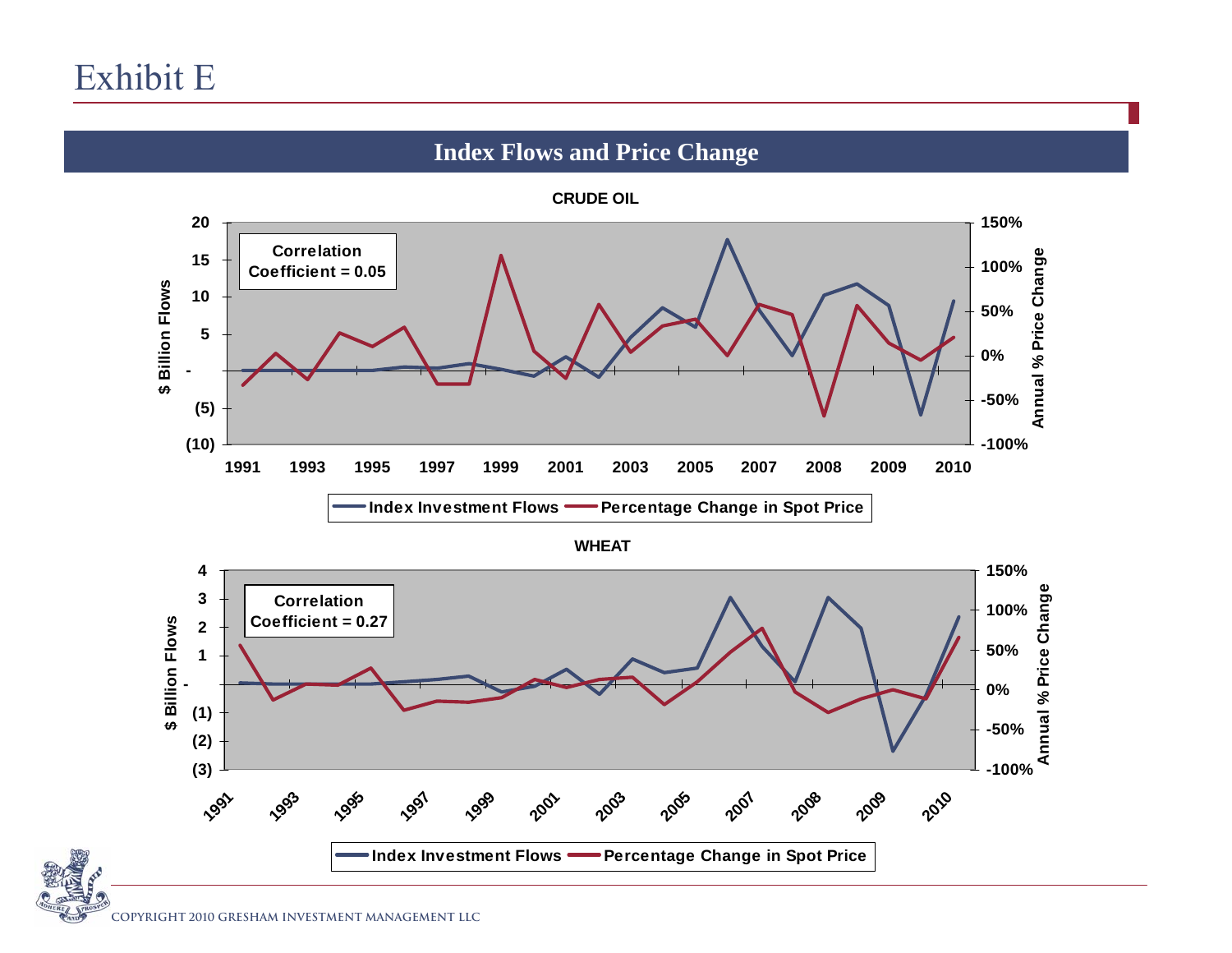## Exhibit F

**While the turnover of commodities means that \$260 billion of assets necessitates \$2,010 billion of trading, that represents a small proportion of the total trading volume of commodity futures.**



*Source: Gresham Investment Management, Barclays.*

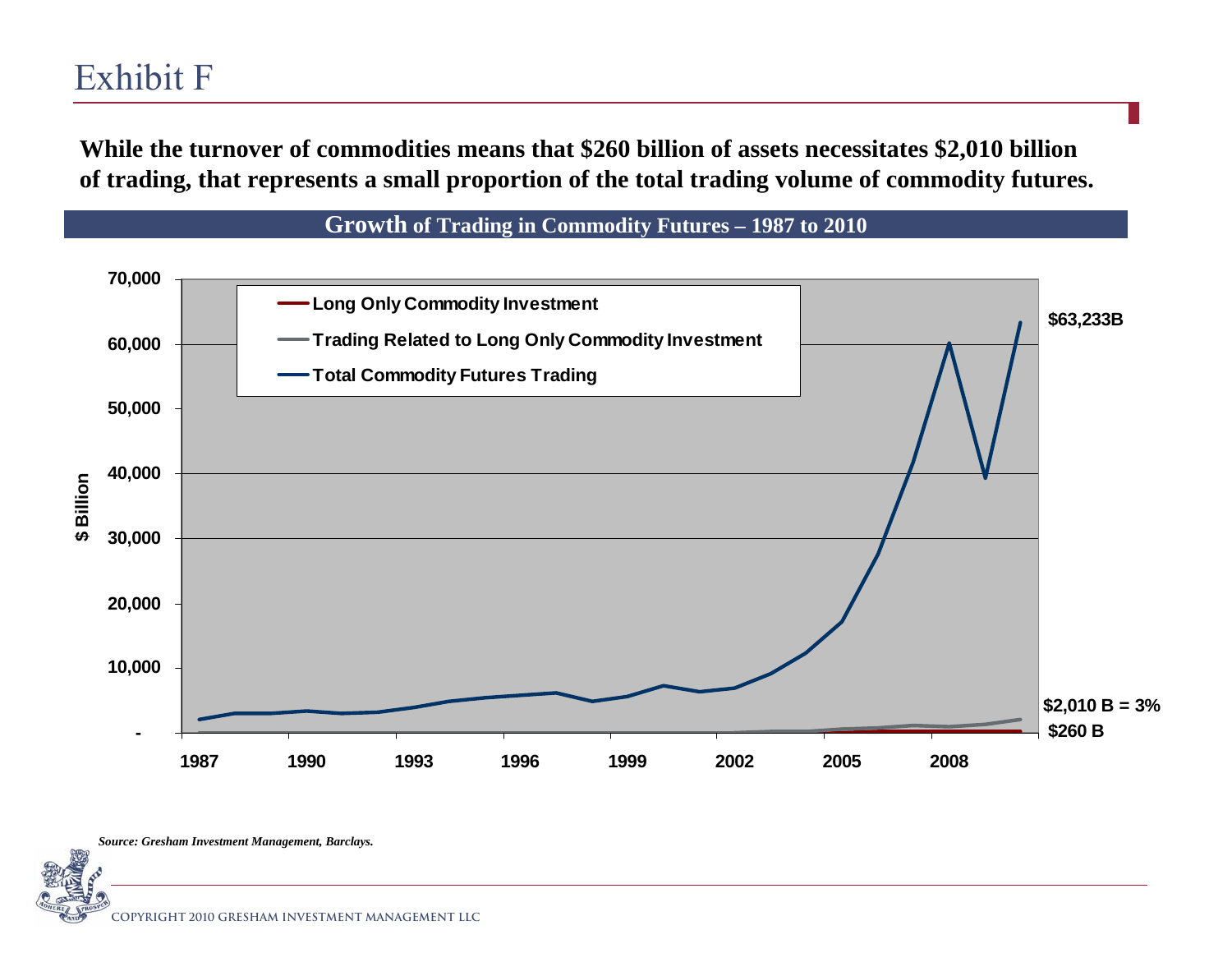## **Select Commodities Open Interest and World Production Value**

|                            | 2010 Average<br><b>Futures Price</b> | <b>Pricing</b><br><b>Units</b>      | 2010<br>Average<br>Open<br>Interest in<br><b>Contracts</b> | Average 2010<br>Futures Open Interest in Production in<br>\$ Billion | World<br>\$ Billion | <b>Value of Open</b><br>Value of Value of 2010 Interest as % of<br><b>World</b><br><b>Production</b><br><b>Value</b> |
|----------------------------|--------------------------------------|-------------------------------------|------------------------------------------------------------|----------------------------------------------------------------------|---------------------|----------------------------------------------------------------------------------------------------------------------|
| <b>NYMEX WTI Crude Oil</b> | 79                                   | \$/barel                            | 1,190,132                                                  | 94.3                                                                 | 2,479.5             | 4%                                                                                                                   |
| <b>NYMEX Heating Oil</b>   | 213                                  | cent / $gal$                        | 234,924                                                    | 21.0                                                                 | 792.4               | 3%                                                                                                                   |
| <b>NYMEX Natural Gas</b>   | $\overline{4}$                       | \$/MM BTU                           | 718,774                                                    | 31.5                                                                 | 516.8               | 6%                                                                                                                   |
| <b>CBOT Wheat</b>          | 575                                  | cent / bushel                       | 346,359                                                    | 10.0                                                                 | 144.1               | 7%                                                                                                                   |
| <b>CME Live Cattle</b>     | 95                                   | cent / lb                           | 250,804                                                    | 9.5                                                                  | 258.8               | 4%                                                                                                                   |
|                            |                                      | <b>Total for Top 20 Commodities</b> |                                                            | 330.3                                                                | 5,232.4             | 6%                                                                                                                   |



*Source: Gresham Investment Management.*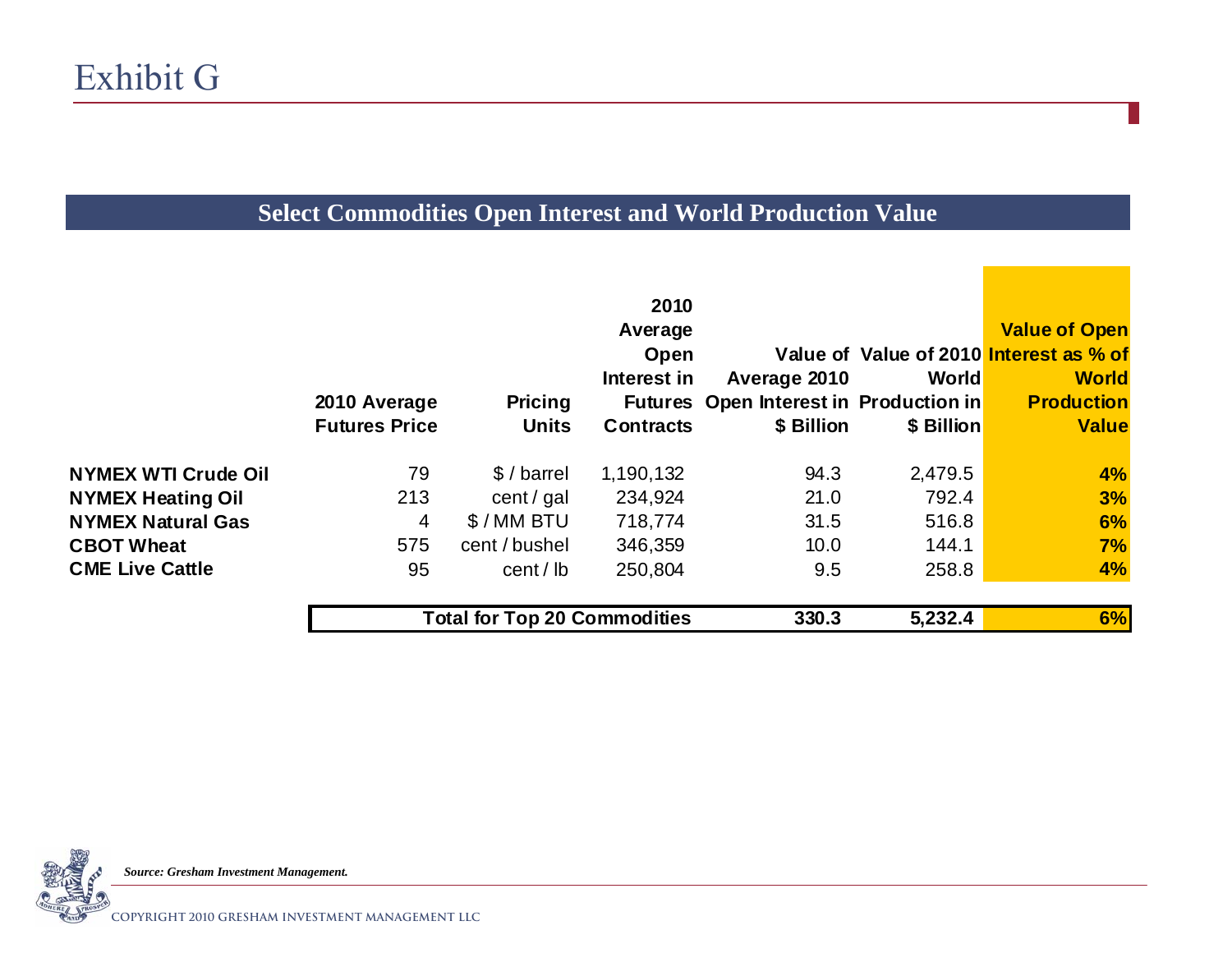# Exhibit H

- ♦ **This chart shows that short Commercial Open Interest in Chicago Wheat has increased more than Net Long Index Open Interest in Wheat.**
- ♦In fact, for every Wheat lot that is held by an Index, 1.2 Wheat lots are sold by Commercials.
- ♦ **This contradicts the assertion that Open Interest figures are distorted by Index Speculators' domination of the Wheat and other Agricultural Markets**



## **Net Long Index Positions vs. Short Commercial Positions: WHEAT**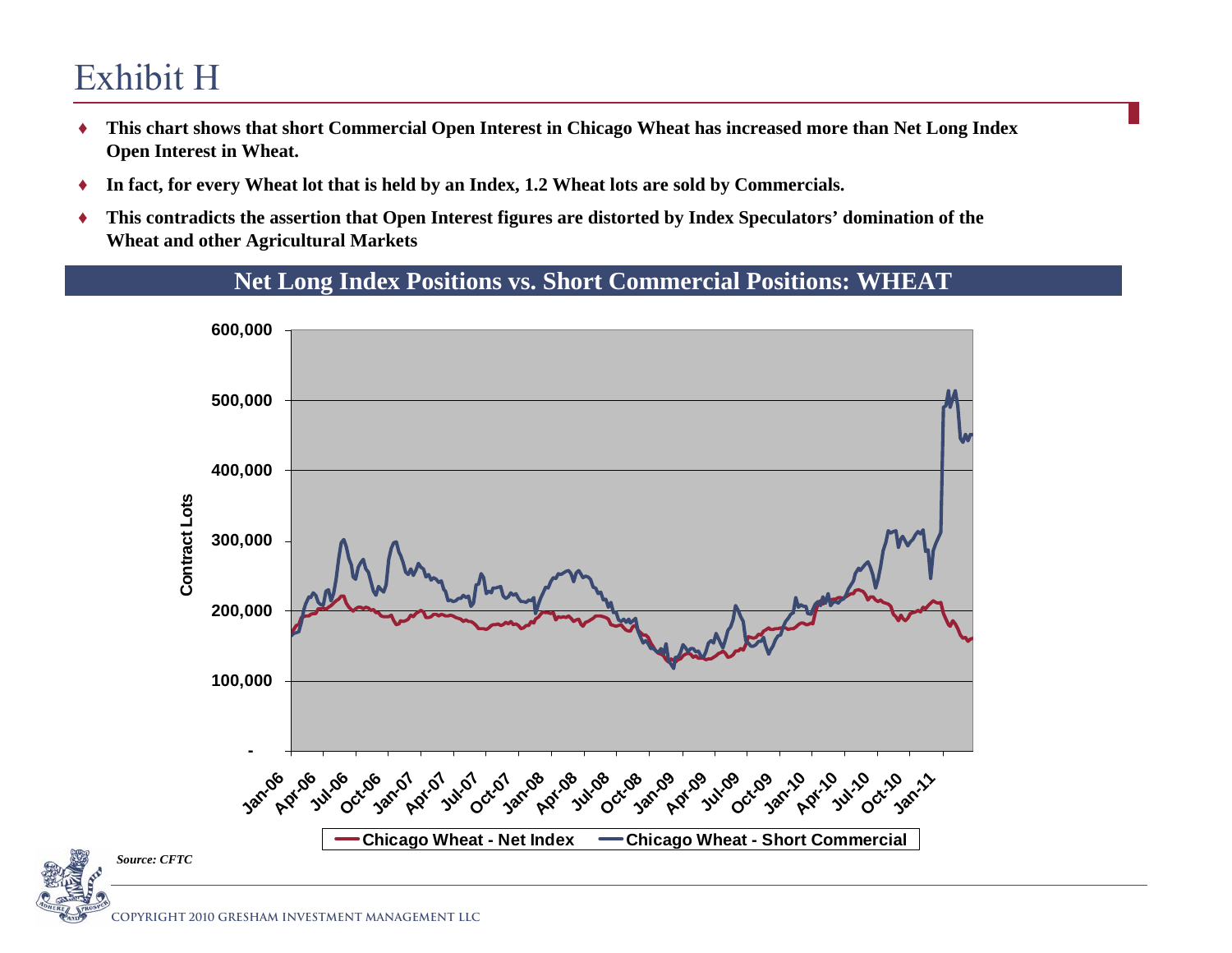# Exhibit I

- ♦ **This slope of this scatter chart plotting Short Commercial Open Interest in Chicago Wheat versus Net Long Index Open Interest in Wheat shows that for every Wheat lot that is held by an Index, 1.2 Wheat lots are sold by Commercials.**
- ♦ **The negative Y-Intercept indicates that there would not be any Speculative Longs available to Commercial Hedgers if Index Longs were to exit the market.**
- ♦ **Although this is an extremely unlikely turn of events, it is obvious that the liquidity available to Commercial Hedgers would be significantly impaired.**

## **Scatter Plot of Net Long Index Position vs. Short Commercial Positions for Chicago Wheat**

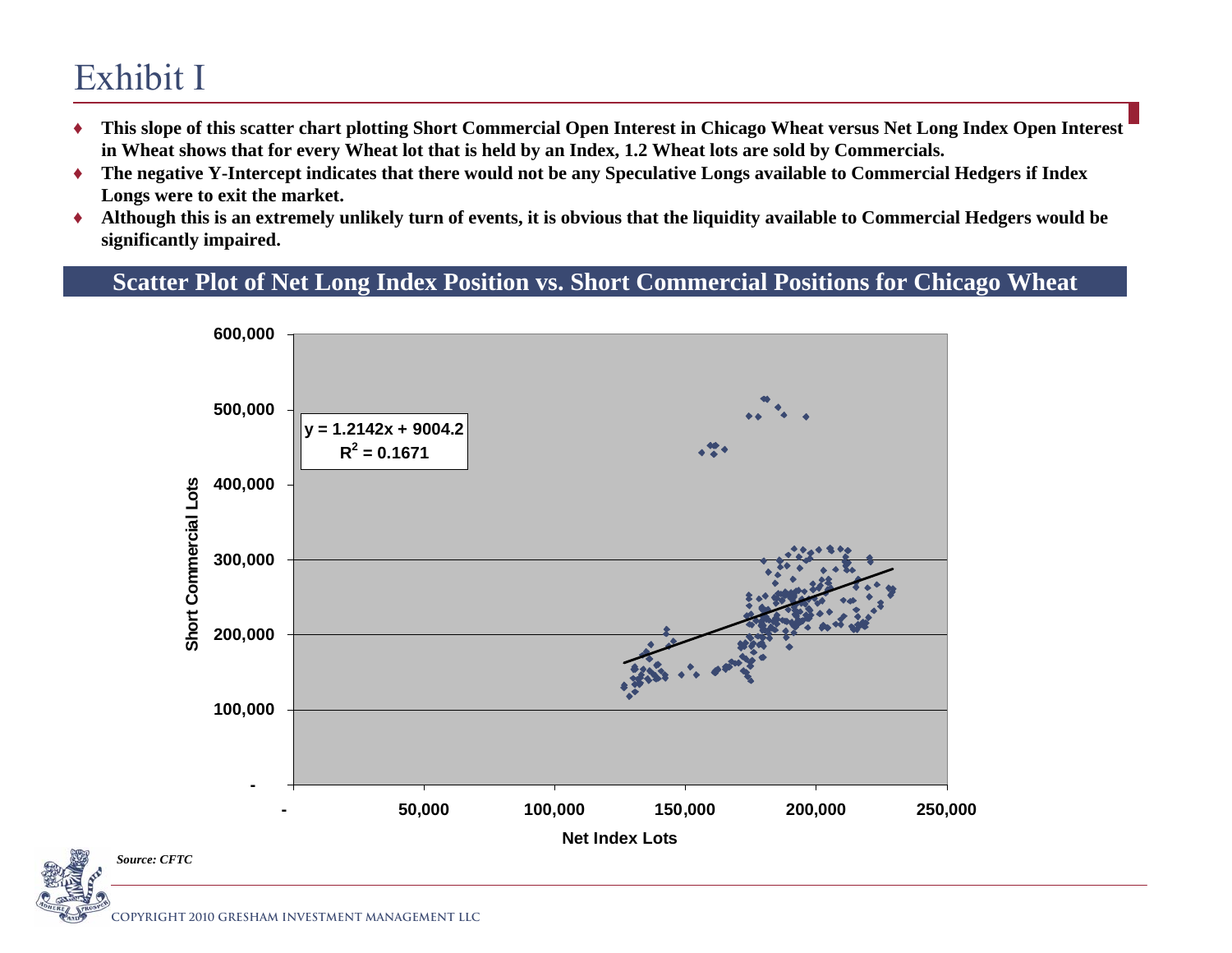# Exhibit J

- ♦**This chart shows that short commercial open interest in Corn has increased more than Net Long Index Open Interest in Corn.**
- ♦**In fact, for every Corn lot that is held by an Index, 1.6 Corn lots are sold by Commercials.**
- ♦ **This contradicts the assertion that Open Interest figures are distorted by Index Speculators' domination of the Corn and other Agricultural markets.**



## **Net Long Index Positions vs. Short Commercial Positions: CORN**

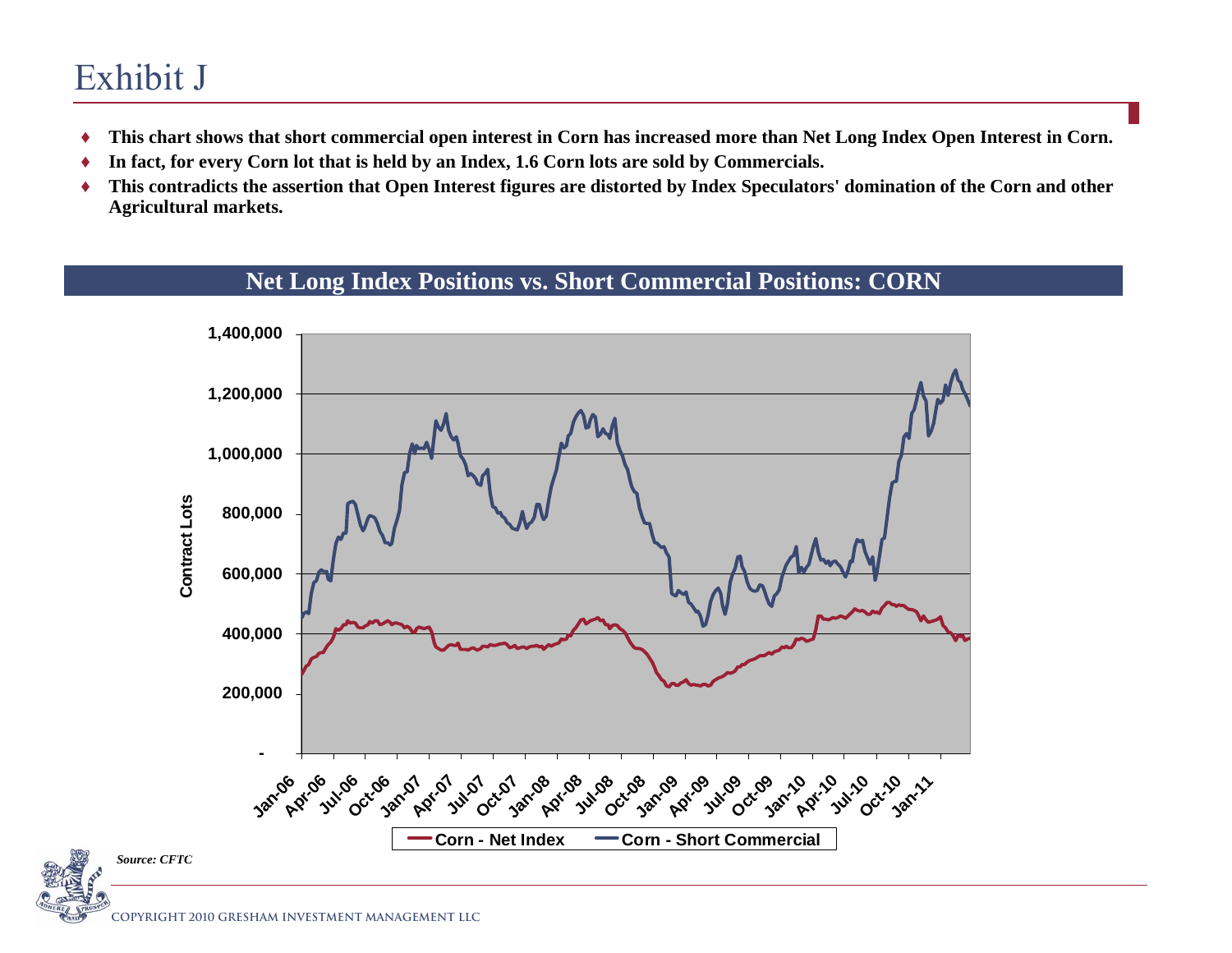# Exhibit K

- $\bullet$  **This slope of this scatter chart plotting Short Commercial Open Interest in Corn versus Net Long Index Open Interest in Corn**  shows that for every Corn lot that is held by an Index, 1.6 Corn lots are sold by Commercials.
- **The Y-Intercept indicates that there would still be Speculative Longs available to Commercial Hedgers if Index Longs were to exit the market.**

## **Scatter Plot of Net Long Index Positions vs. Short Commercial Positions for Corn**

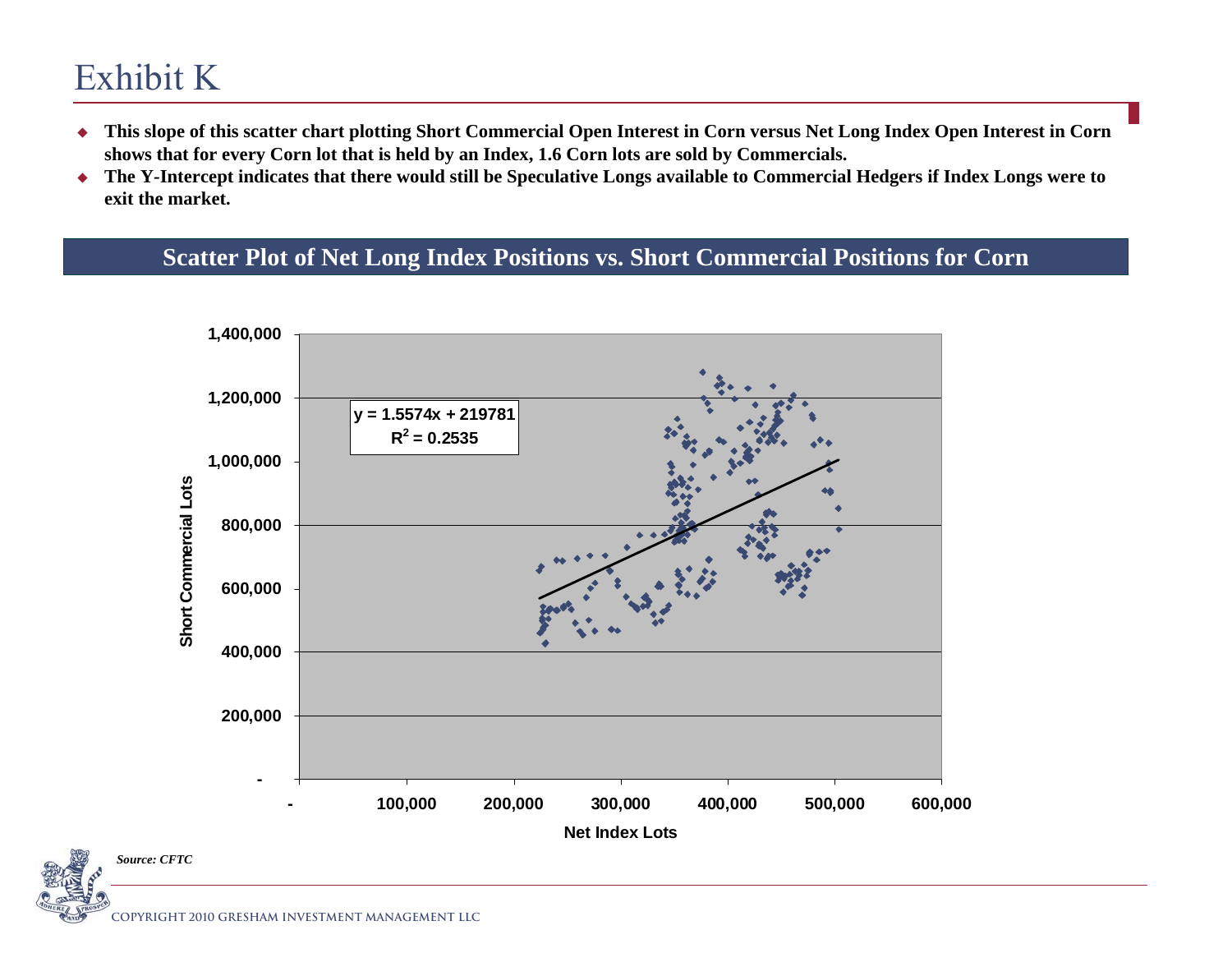# Exhibit L

- ♦ **This chart shows that Short Commercial Open Interest in Soybeans has increased more than Net Long Index Open Interest in Soybeans.**
- ♦**In fact, for every Soybean lot that is held by an Index, 2.2 lots are sold by Commercials.**
- ♦ **This contradicts the assertion that Open Interest figures are distorted by Index Speculators' domination of the Soybean and other Agricultural markets.**

**Net Long Index Positions vs. Short Commercial Positions: SOYBEANS**

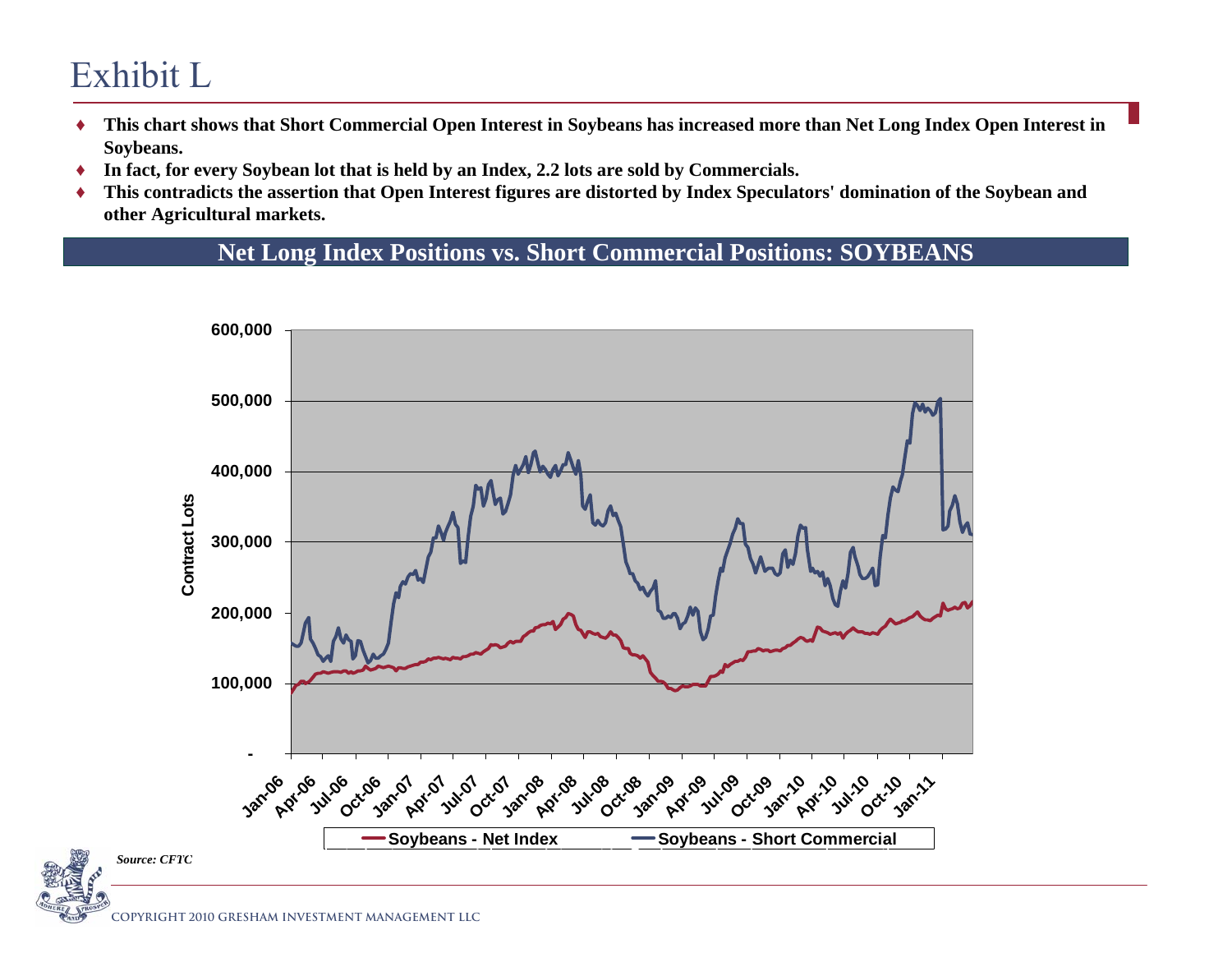## Exhibit M

- ٠ **This slope of this scatter chart plotting Short Commercial Open Interest in Soybeans versus Net Long Index Open Interest in Soybeans shows that for every Soybeans lot that is held by an Index, 2.2 Soybeans lots are sold by Commercials.**
- $\blacklozenge$  **The negative Y-Intercept indicates that there would not be any Speculative Longs available to Commercial Hedgers if Index Longs were to exit the market.**
- $\blacklozenge$  **Although this is an extremely unlikely turn of events, it is obvious that the liquidity available to Commercial Hedgers would be significantly impaired.**

## **Scatter Plot of Net Long Index Positions vs. Short Commercial Positions for Soybeans**

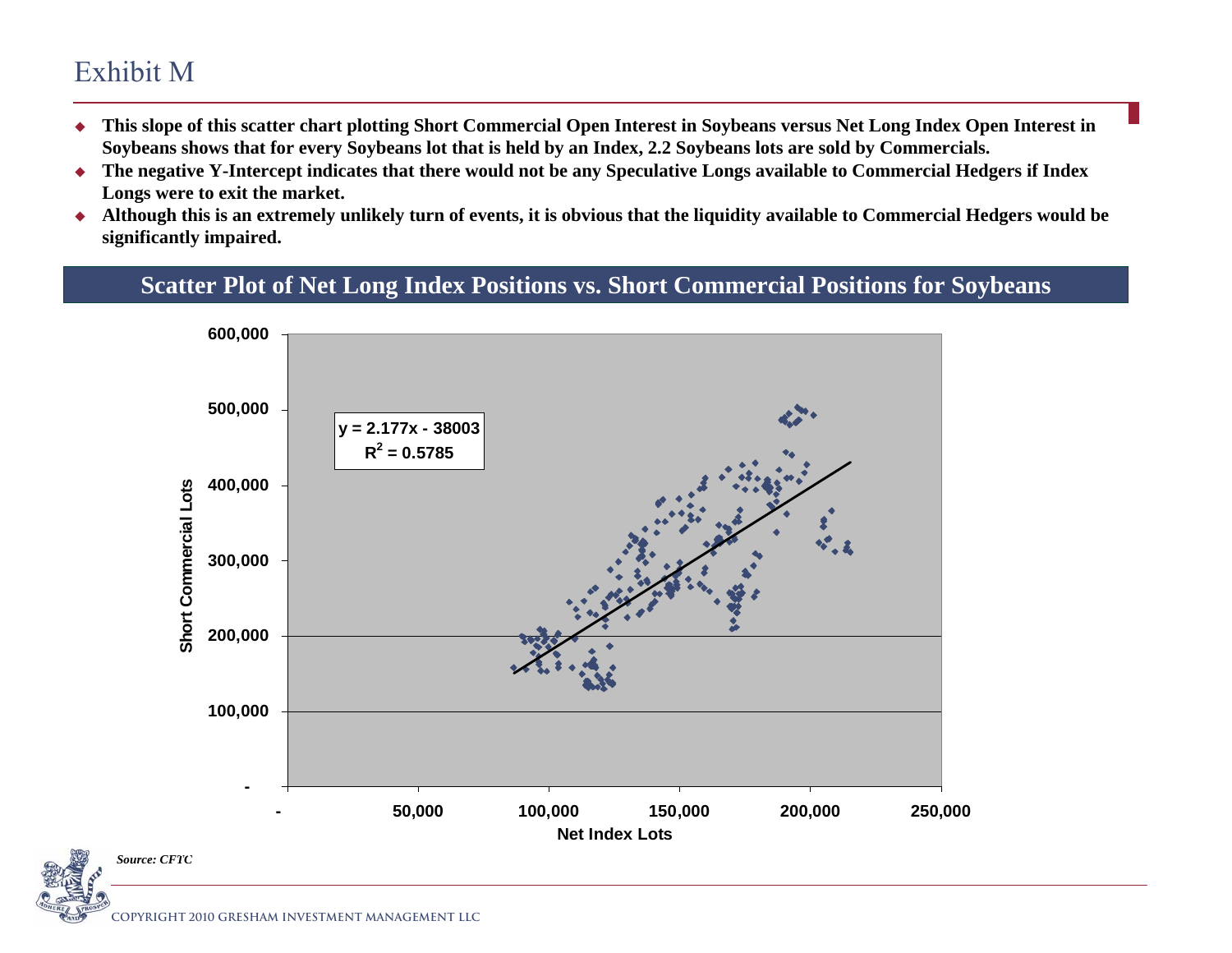# Exhibit N

- ٠ **Risky Assets (Stocks and Real Estate) tend to have little to no correlation to commodities over longer time horizons.**
- ٠ **There are periods, historically, when correlations between risky assets rise, like in the early '80s and late '00s; however these periods have historically not lasted for an extended period of time.**

## **3 Year Rolling Risky Asset Correlations to Commodities**



*Source: Morningstar and Gresham Investment Management LLC*